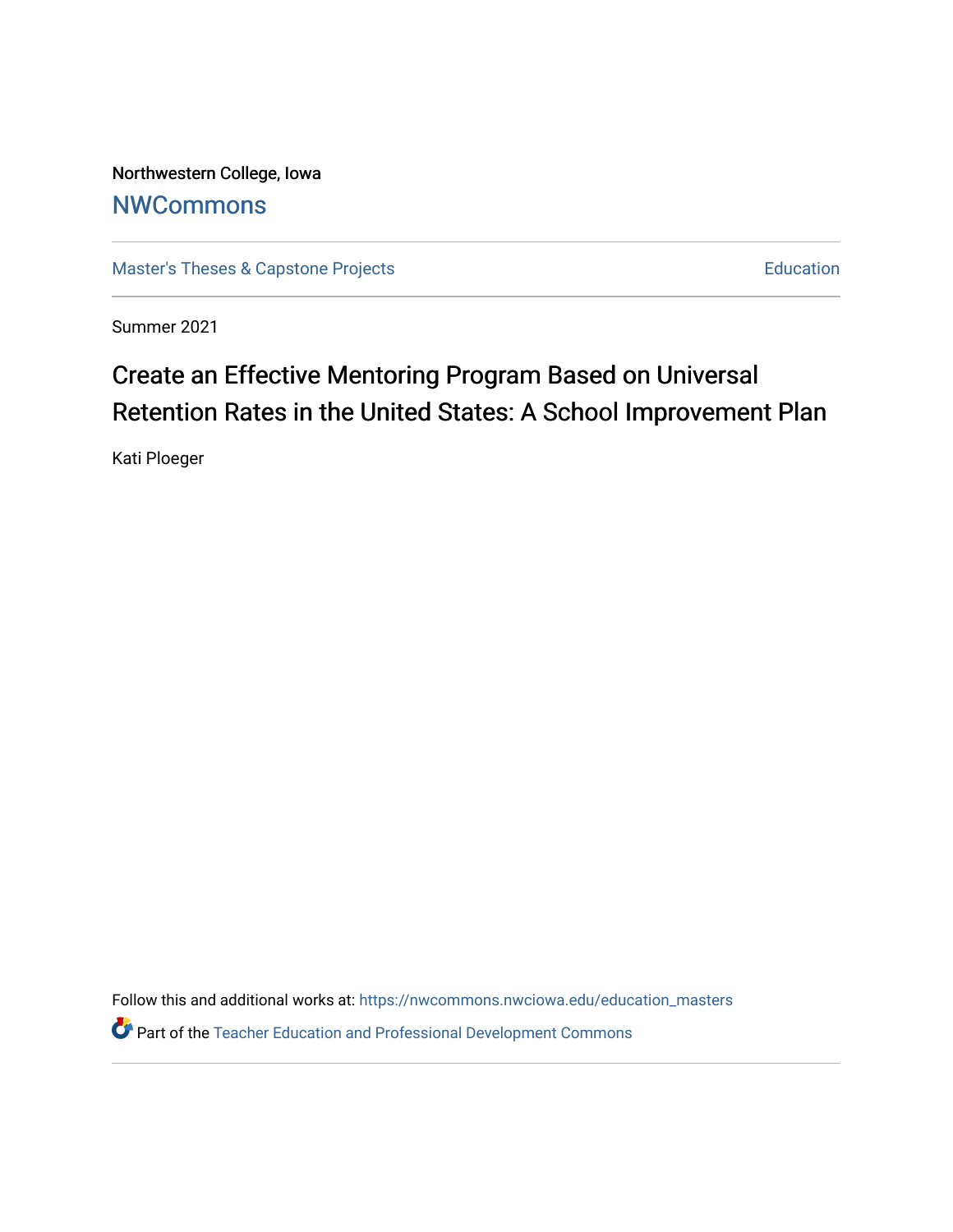Create an Effective Mentoring Program Based on Universal Retention Rates in the United States:

A School Improvement Plan

Kati M. Ploeger

Northwestern College

An Action Research Project Presented in Partial Fulfillment of the Requirements For the Degree of Master of Education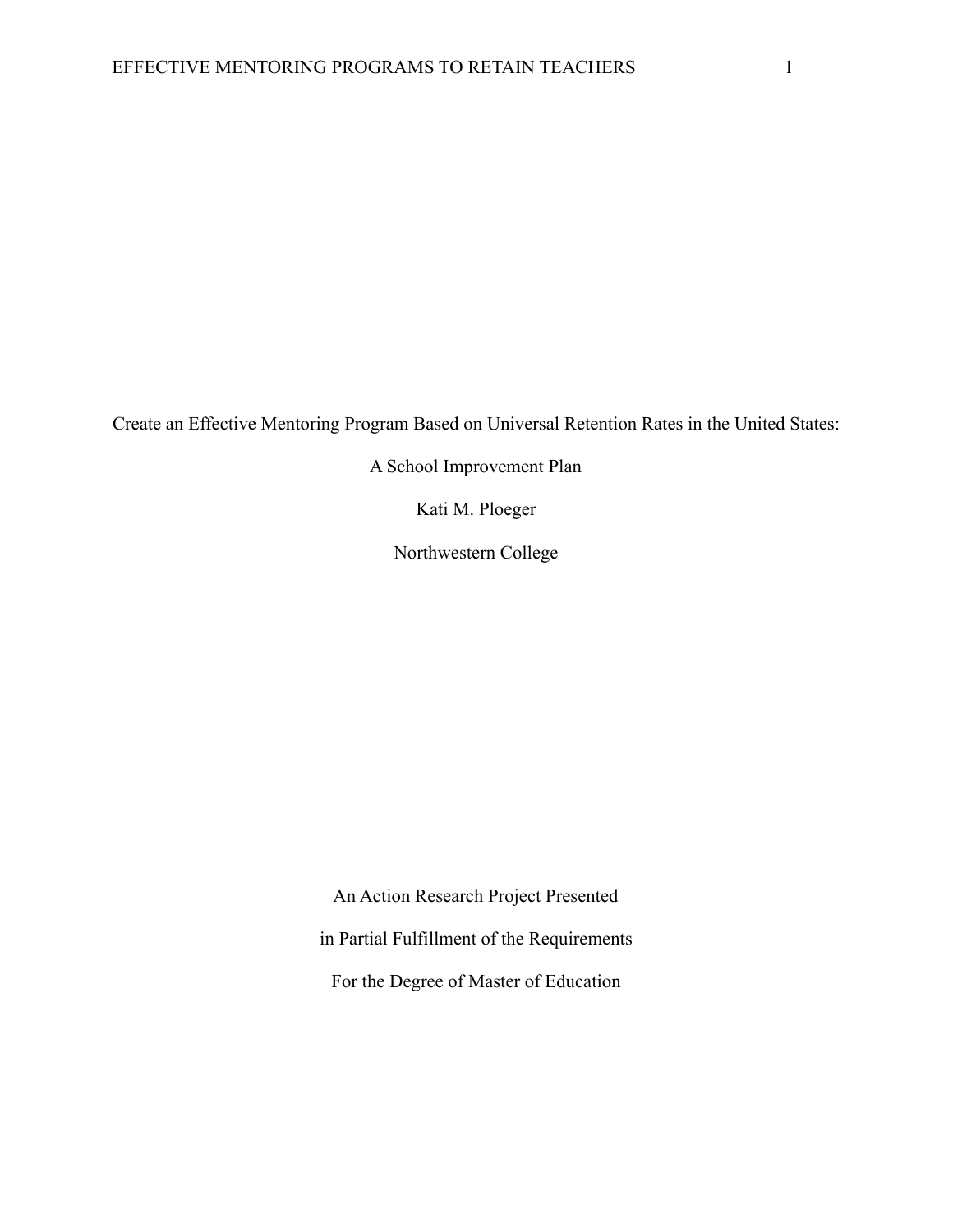#### **Abstract**

High-quality teachers are shown to be the number-one factor for student achievement (Gujarati, 2012). One way school districts around the world can retain high-quality teachers is to place them in an induction or mentoring program as new teachers. A review of the literature was conducted to support the school improvement plan and examines retention rates across the United States. The research covers these main topics: mentoring, induction, professional development, teacher retention and mobility, new teacher experiences, and teacher evaluation. In response, a school improvement plan was created to establish a high-quality mentoring program outline, which establishes support and direction for new teachers to a district. The plan will support principals, mentors, and new teachers to the district.

*Keywords: attrition, retention, mentor programs, induction, and teacher support.*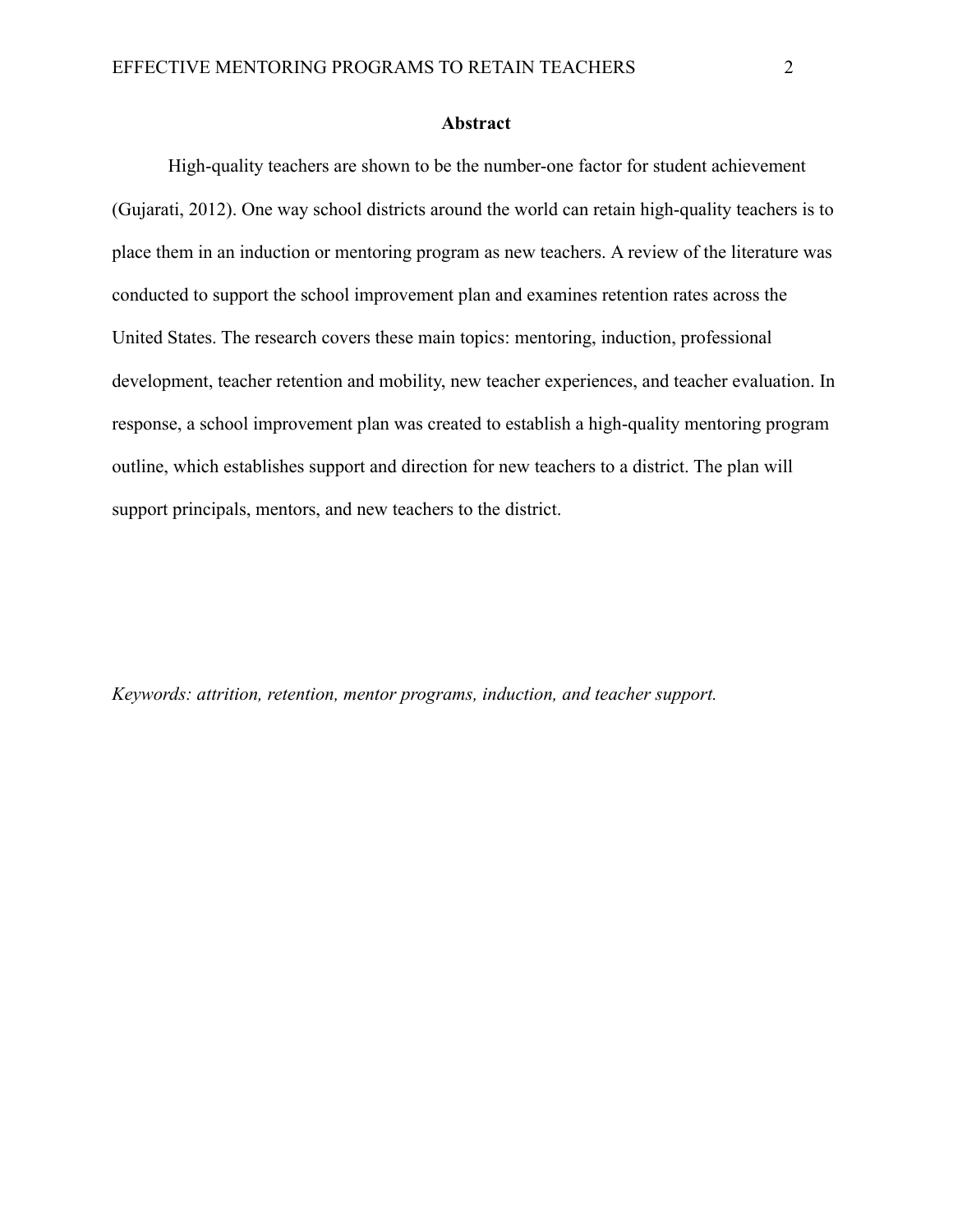### **Contents**

| 25 |
|----|
| 27 |
|    |
|    |
| 30 |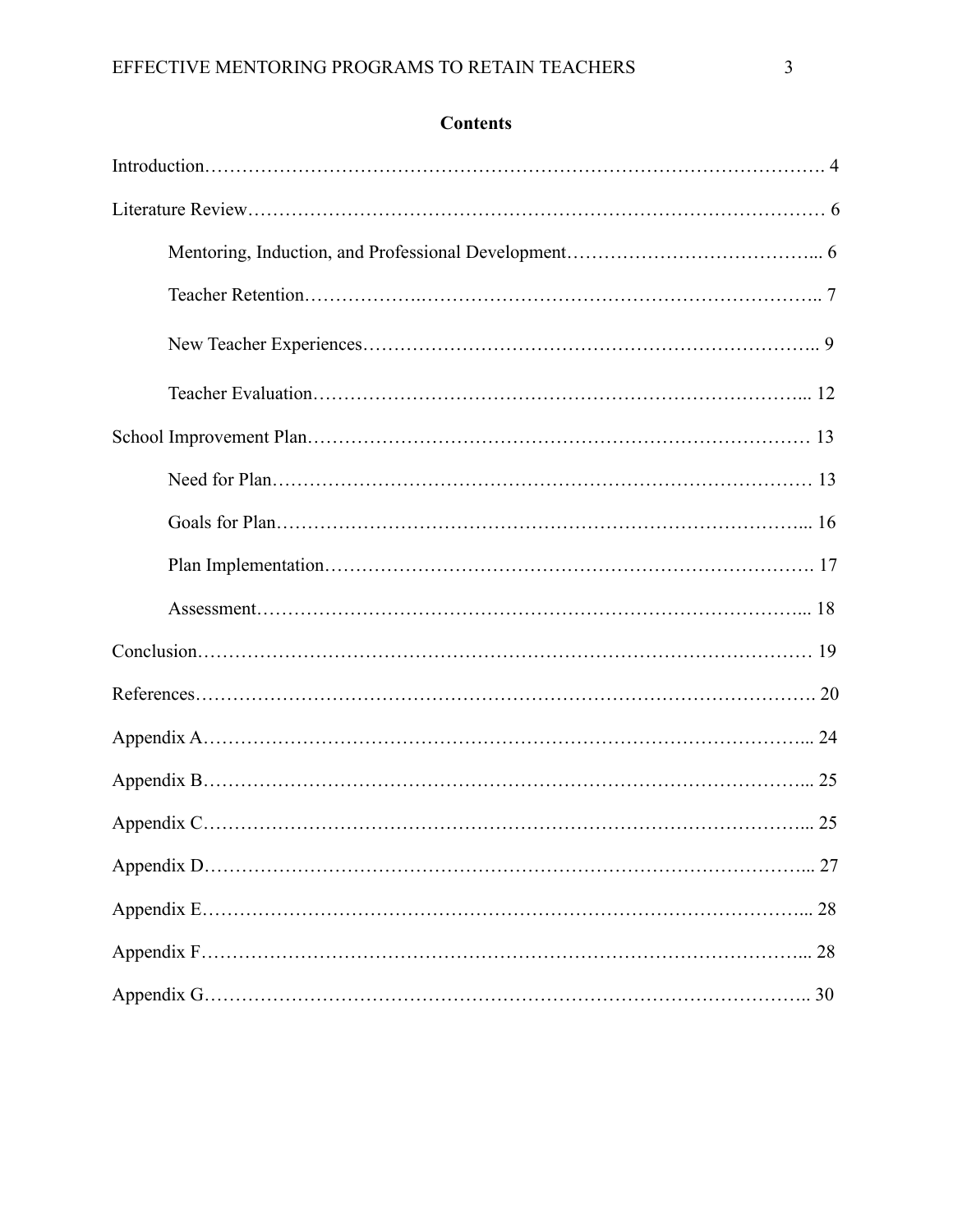## **Create an Effective Mentoring Program based on Universal Retention Rates in the United States**

Many teachers across America today are leaving the profession at high rates. "This concern is fueled at least in part from policy reports and media accounts indicating that about 50% of novice teachers 'flee' the profession during their first 5 years" (DeAngelis & Presley, 2010, p. 599). As new teachers enter the workforce, they typically are inducted into a mentoring program. Mentoring programs typically range from one to three years and involve a mentor at the school where the new teacher is teaching. Teachers are choosing to leave the profession because of pay, stress, and lack of support. The lack of support is one topic that will be highlighted in this research study. When teachers do not feel supported within their school, they will either look for a different place to teach or quit the profession altogether. The research collected in this literature review is very important because without quality teachers, there is no high-quality education.

The problem is that the United States' teacher retention rates have continued to decline, especially for the first five years of a teacher's career. This is true for Ames Community School District in Iowa. In the 2019-2020 and 2020-21 school years, the Ames Community School District had five teachers who were not retained in one of the elementary school buildings for two years in a row. One teacher left Ames Community School District due to not having support in continued learning and professional development for behavior management. Another teacher left because her personal philosophies did not align with the philosophies of the District. Due to such high turnover, the students, staff, and community are impacted negatively. Closing the gap will require better hiring and retention practices to keep quality teachers.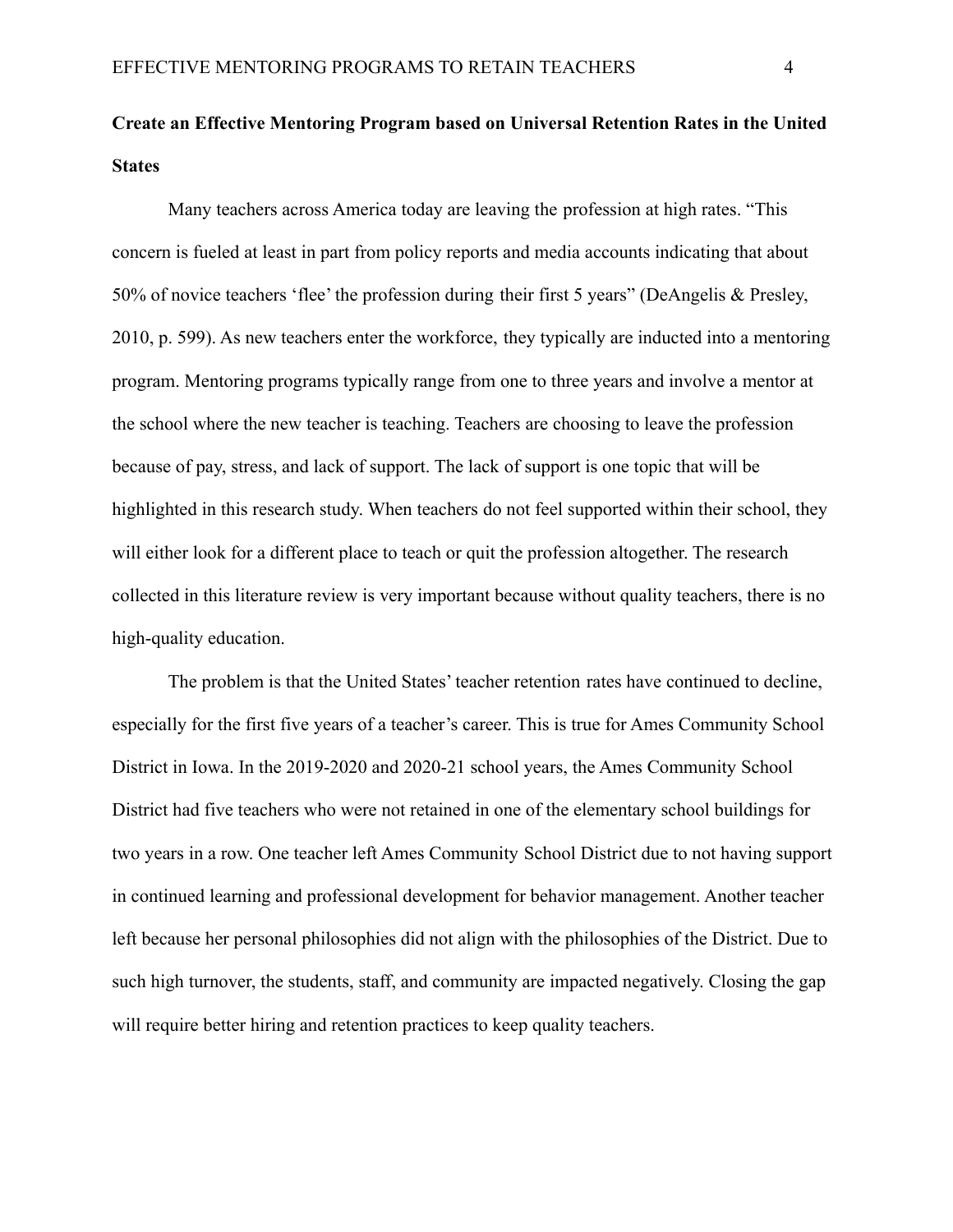The purpose of this research study is to look at the retention and attrition rates of different groups of teachers throughout the country, which supports the school improvement plan. The school improvement plan will create an induction program that supports high-quality mentoring. The research will look at whether mentor programs help with retention rates. The research question is: are schools able to retain teachers with a high-quality mentoring program? Reitman and Karge (2019) found the following:

Less than 1% of teachers actually receive what is considered a comprehensive induction, in which new teachers have opportunities to work with other colleagues in learning communities, observe experienced teachers' classrooms, be observed by mentors, analyze their own practice, and network with other novice teachers (p.9).

Research gathered for this literature review included keywords of attrition of teachers, retention of teachers, mentor programs for teachers, and teacher support. Peer-reviewed journal articles within the last 10 years were gathered from the Northwestern DeWitt Online Library. Most of the studies that were gathered were both qualitative and quantitative studies that used questionnaires and surveys to gather data. The literature review is structured by topics rather than consecutive and the themes that emerged during the research were: mentoring, induction, professional development, teacher retention, new teacher experiences, and teacher evaluation.

Existing research has shed light on the impacts of quality mentoring programs which shows high-quality mentoring programs retain teachers. When school districts use mentoring programs, teachers feel supported and are able to collaborate and learn more effectively as a new teacher. The following school improvement plan is an application of the literature to increase the number of teachers that are retained through a high-quality mentoring program.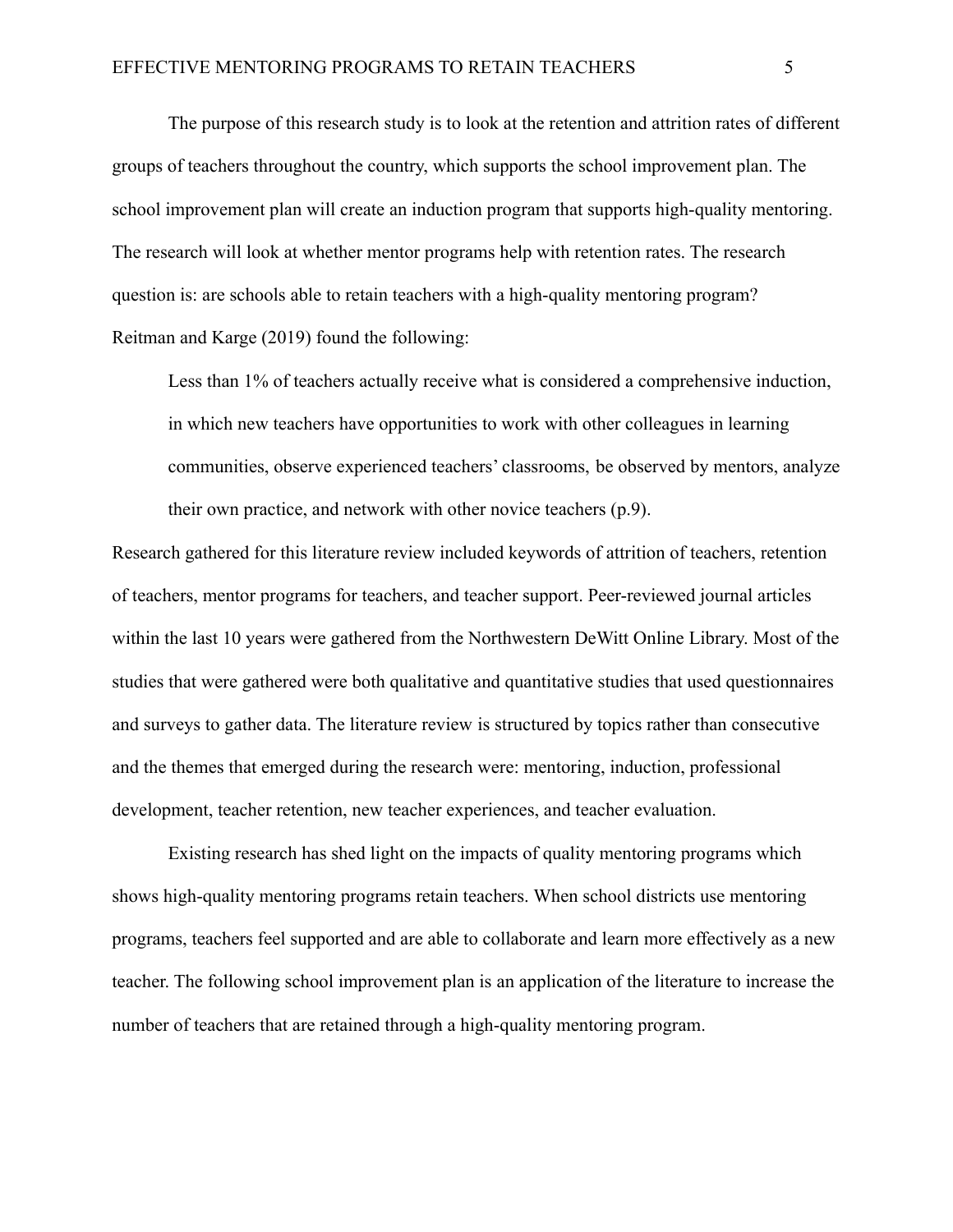#### **Literature Review**

#### **Mentoring, Induction and Professional Development**

In the field of education, schools are seeking the best ways to induct new hires into their districts. The kinds of mentoring programs may have a correlation with retention of novice teachers. Research by Gujarati (2012) found that teachers were better prepared and more confident after a comprehensive induction program, which should last at least two years. He noted that only 33 states have induction programs and only 22 of those are mandated by the state. He found that after induction programs, teachers were half as likely to leave at the end of their first year in the profession. While also increasing retention rates among teachers, induction programs are more cost-effective by not having to keep replacing quality teachers. Guijarati (2012) found that the United States loses an estimated \$2.6 billion to teacher attrition each year.

Kutsyurba (2012) researched the induction and mentorship programs in Canada. He found the reason why some mentoring programs fail is "inappropriate matches, unsuccessful new teacher/mentor dyads, lack of mentors, lack of mentor training, or teacher burnout" (Kutsyurba, 2012, p.238). Like Gujarati's (2012) research in the United States, Kutsyurba (2012) found in Canada there are jurisdictions that have not implemented induction programs, do not have the funds, or do not require these programs. Kutsyurba (2012) highlights the value and importance of induction programs if they are systematic and comprehensive. Therefore, it is crucial that school districts take the time to create mandatory mentoring or induction programs for teachers to establish personal connections, as well as become more confident and better prepared.

An important factor for retaining teachers is support. Reitman and Karge (2019) conducted a study with 60 teachers that were a part of an induction program. Six themes emerged that demonstrated support strategies for new teachers: individual relationships, pedagogical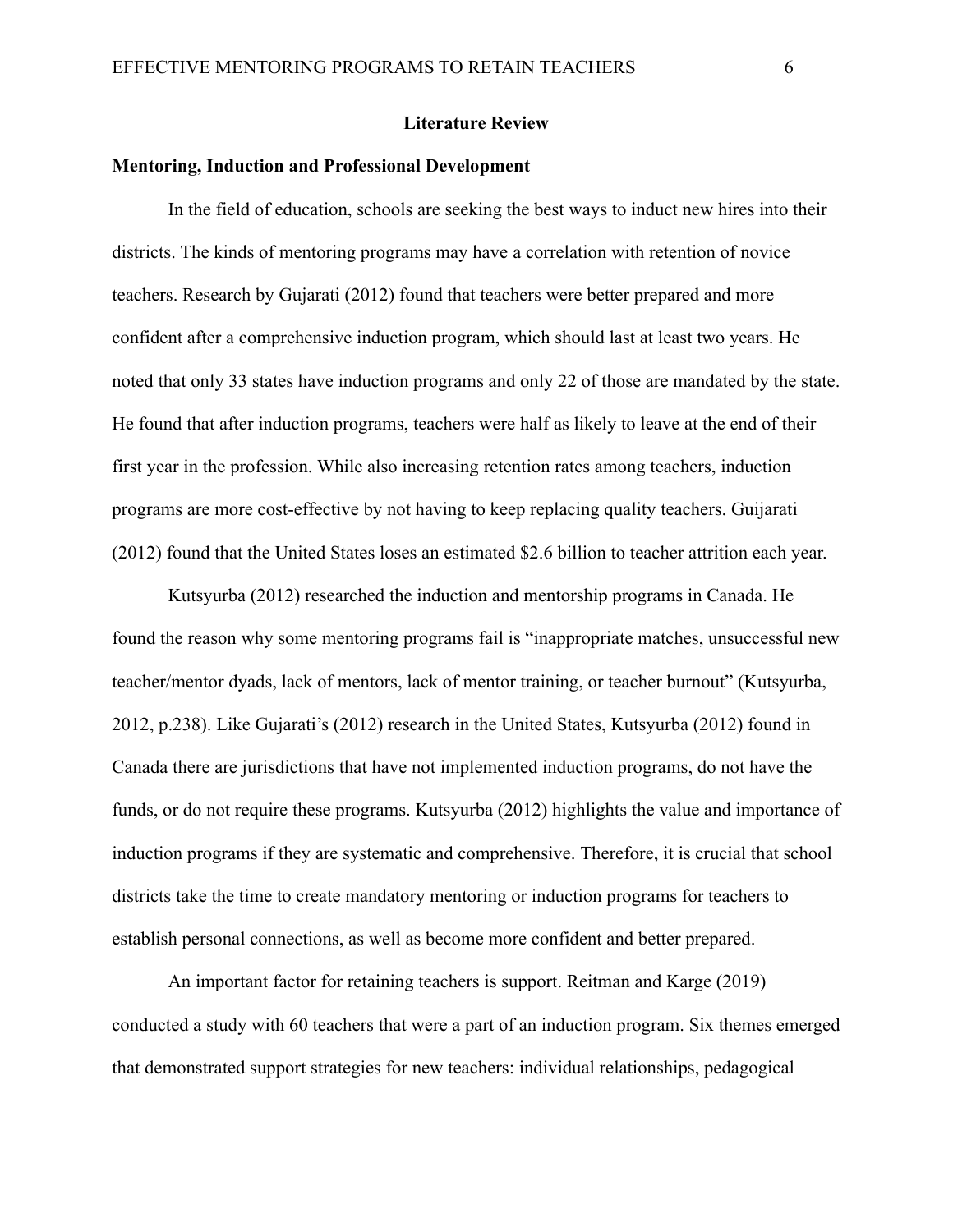knowledge, teacher perception of their perceived competence, mentoring, professional development, and reflection. The report showed 100% retention for all 60 teachers. The teachers reported having felt honor in being a part of the program as well as a feeling of collaboration. Hallam (2012) and her colleagues conducted a study with 23 elementary teachers in their first year. Their study examined the retention rates of two neighboring schools that used two different mentoring models. The findings of the study support the idea that establishing an immediate and close personal relationship with a mentor led to higher retention rates. Durn (2010) confirms that support is a factor in retention. Her results show that support from mentors and other teachers is valuable. The most common response to who the new teachers found most supportive were other teachers. Most new teachers reported that their mentor was helpful within the first year. This shows that school districts need to provide support to new teachers in various ways throughout their first few years of teaching.

#### **Teacher Retention**

It is important for school districts to make sure they are constantly evaluating their teacher retention rates. One of the first experiences a teacher has is their student teacher placement. This is an opportunity for a school district to retain their student teachers if they are a good fit. Ronfeldt (2012) researched the schools making the best placements for pre-service placement and what effect this has on teacher retention. He found there was a correlation between schools with high teacher turnover and those with underserved students and poor working conditions. The study found that teachers who were placed in an easier to staff placement were more likely to raise test scores and stay in NYC schools after five years. Ronfeldt (2012) also found there was an association between better retention and achievement gains for teachers who were placed in easier to staff placements. A study by DeAngelis and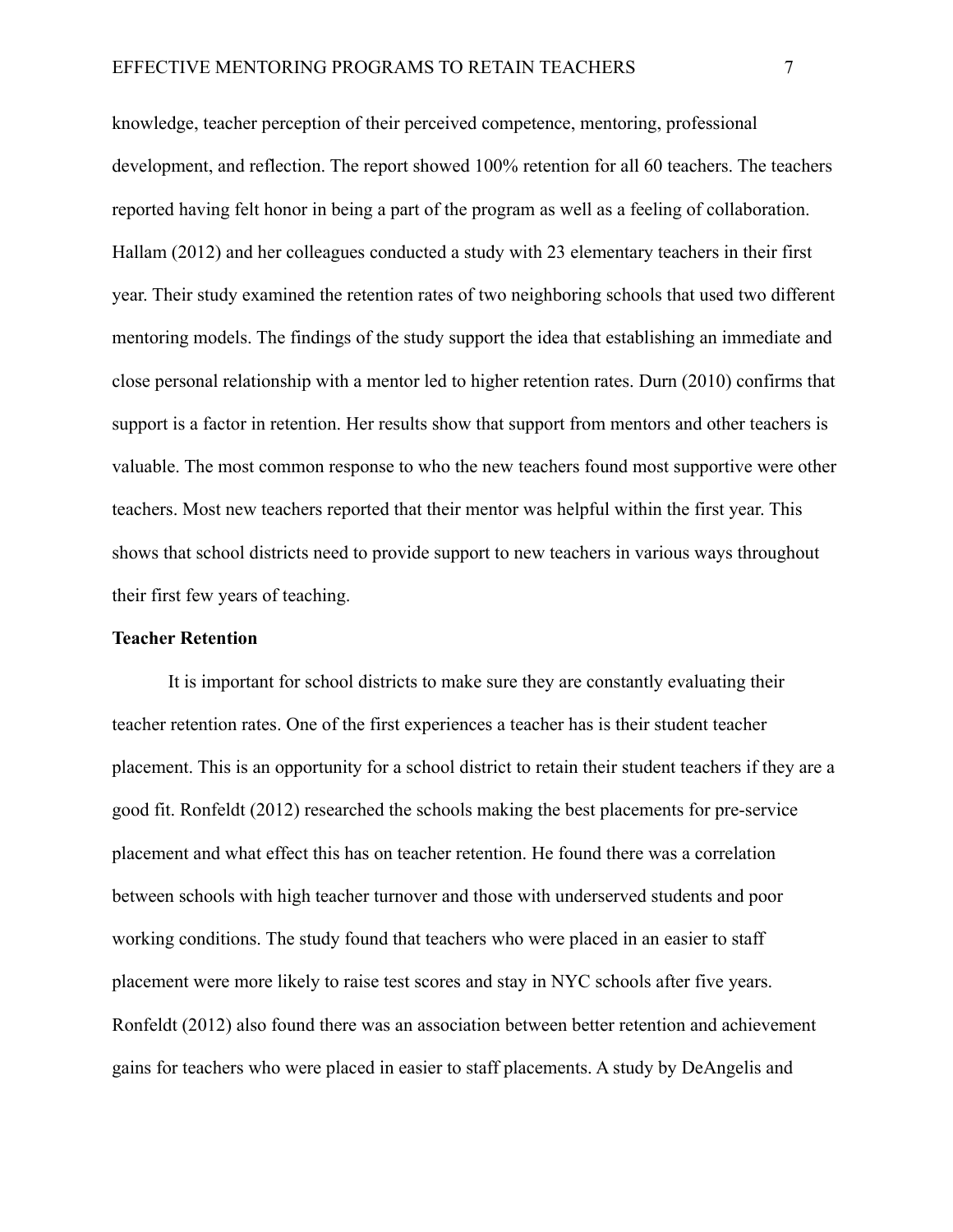Presley (2011) conducted research to understand teacher attrition rates in Illinois schools. They were looking at if attrition rates were an urban or disadvantaged school problem or if it can be looked at on an individual basis. Their results are similar to Ronfeldt (2012), which showed the type of school had an impact on retention rates. DeAngelis and Presley (2011) found that a little more than half of new teachers left their schools in Illinois' highest poverty schools after five years of teaching. This shows there are outside factors and conditions that will impact teacher retention and attrition rates. A study by Lofton (2015) found teachers leaving the profession are the more qualified ones. Public schools in the United States are least attractive to the most talented teachers. This in turn leads to poor quality education for students. Similar to DeAngelis and Presley (2011), she found the highest turnover rates were in the high-poverty, urban, and rural areas. She found poor working conditions was a primary cause for leaving urban schools, also noted by Ronfeldt (2012).

Rose and Sughrue (2020) looked at the alternative routes to earning a teaching certificate, which has provided a solution to the teacher shortages since 1980. They found many positive outcomes for obtaining an alternative certificate. The certificate allowed a fast track for diverse candidates who may not otherwise choose teaching, expedite entry into teaching, and fill less attractive fields. They found some negative effects for obtaining a certificate, such as lack of adequate preparation, limited complexity of coursework, and misconceptions of the nature of the profession. Teacher quality and retention, which both affect student achievement, come into question with the alternative certificate. Their findings showed the biggest support a district could provide to a teacher with an alternative certification was school-leader professional development and differentiated professional development. This study showed there was a gap between the understanding of the needs of the alternative certification teacher and the leader in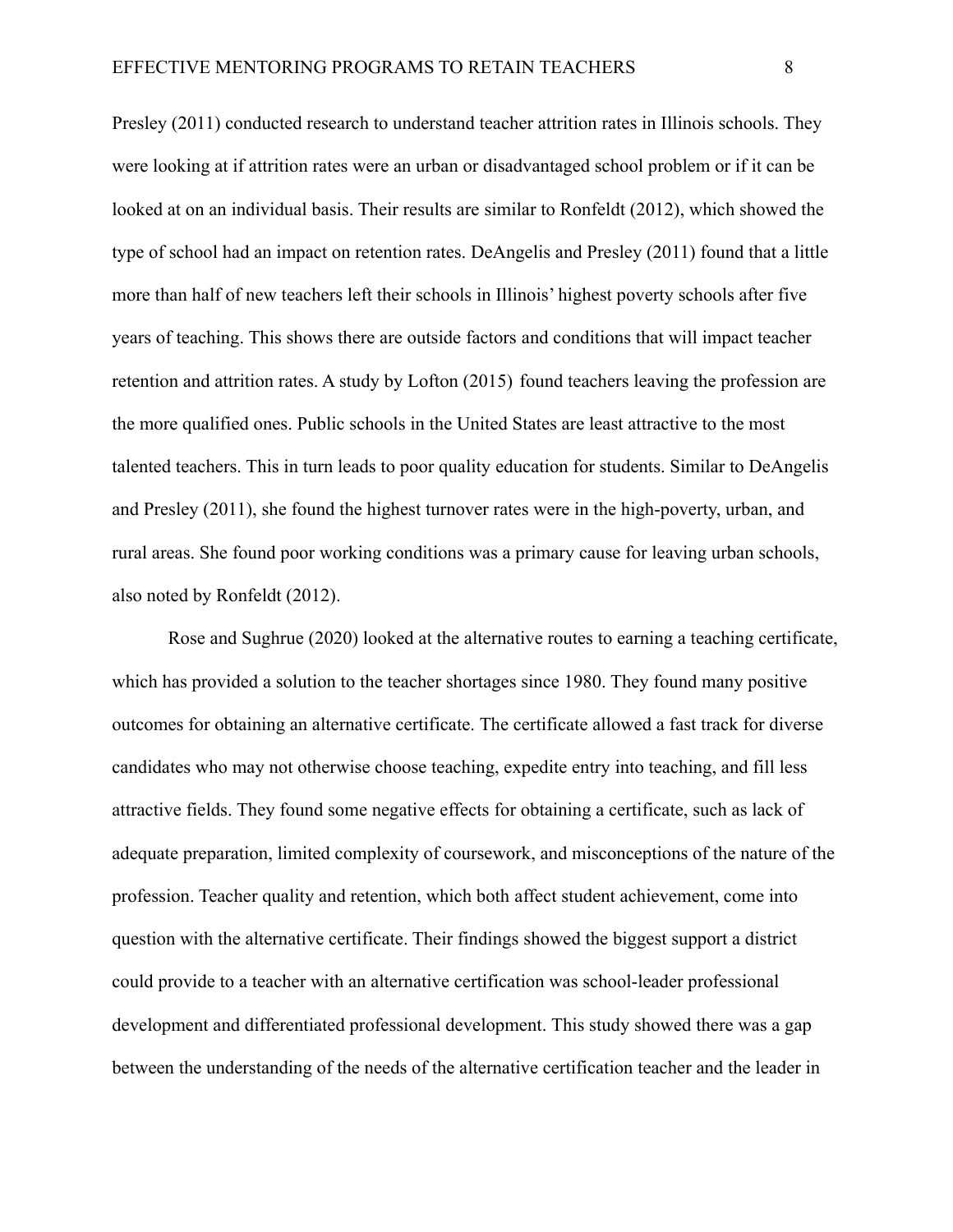the building. A study by Zhang and Zeller (2016) looked at teacher preparation in regards to teacher retention. They studied alternative teacher certification versus a traditional avenue. Their results are similar to Rose and Saughrue (2020), showing that teachers are 25% more likely to continue in the profession after year two, rather than take alternative routes. This shows that long-term retention is worse for alternative routes. Teacher preparation strongly correlates with retention rates, even after year two.

Another study that was conducted in Portugal, by Mendes and Aleluia (2019) looked at if the countrywide hiring of teachers was causing a countrywide shortage or excess of teachers. They realized that when there was a shortage of teachers, there were more unqualified teachers being hired. Alternatively, when there is an excess of teachers, there are less jobs, which discourages the highly qualified teachers from applying. Mendes and Aleluia (2019) found Portugal was not in a unique situation and more countries were having the same issues hiring qualified teachers. Many other countries around the world were not able to find qualified teachers because there was an excess of applicants. Many countries had also seen shortages where they needed to hire unqualified teachers to fill the positions. This showshow hiring and retaining teachers is a worldwide problem.

#### **New Teacher Experiences**

New teachers across the United States and worldwide all have different experiences. There are many skills that new teachers need in order to be successful in the profession. A study by Day (2012), looked at individual teachers' lives, their skills, and environments in which they work to see if these factors help teachers flourish and create a positive sense of identity. Day (2012) found a positive sense of belonging in school environments that included: leadership, colleagues, and personal experiences. The negative aspects of teaching come from: workload,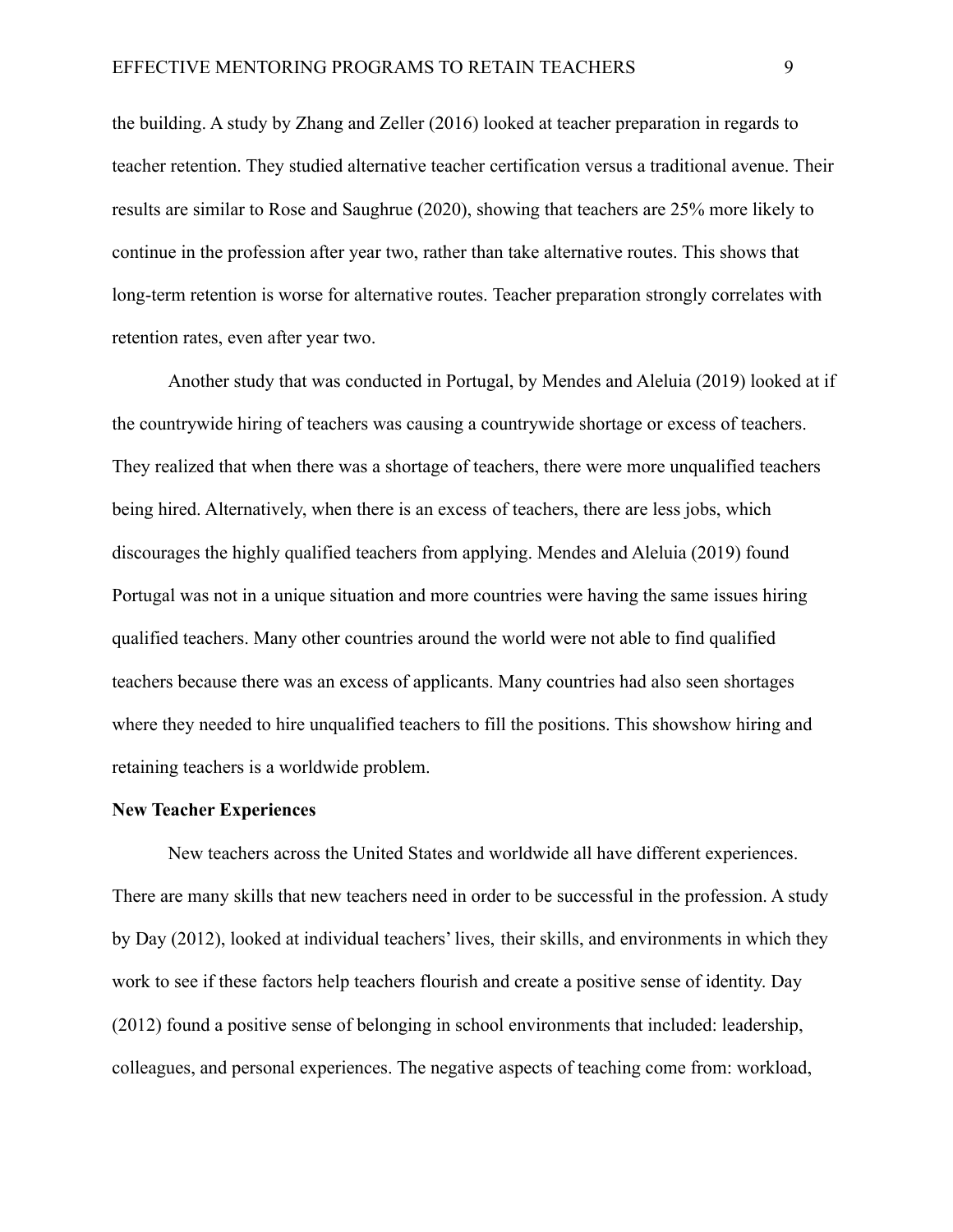student behavior, and leadership. This is important because both positive and negative experiences can include leadership, which alter a teacher's work environment. Day (2012) found the work environment had a big impact on teacher resiliency. Teachers working in disadvantaged communities are more persistently challenged than others. Aldridge and Fraser (2014) also looked at factors that improve school climate. They found that when a leader is approachable and supported, it contributes to a teacher's job satisfaction. Grissom et al. (2016) also noted that if a school has poor leadership, this may be the single biggest predictor of a teacher remaining in that school. Effective principals will retain quality teachers and will support those teachers in need of assistance. Aldridge and Fraser (2014) found similar results to Day (2012); when teachers have a support system from their colleagues, it influences teacher efficacy. When teachers feel supported by sharing ideas and practices it is beneficial for teacher efficacy and job satisfaction.

A study by Doney (2012) looked at the stressors and protective factors that can be linked to resilience for teachers. This was a two-year study looking at four novice secondary science teachers. Her study looked at the same factors as Day (2012) the participants' personal, professional, and contextual lives. She also found the person's working environment is directly related to resilience. If a person is working in a negative environment, it can be inhibited by the settings in which they work. If a person has protective factors like individual skills or creating support systems, it helps counteract negative effects of stress. Only when there has been a significant threat can the process of resilience take place. This shows that teachers in more stressful environments will need to have protective factors in place in order to have resilience; this, in turn, can directly contribute to teacher retention.

Teacher experiences may be different based on economics, race, gender, teacher experience, and more. Carter Andrews et al. (2018) noted that there is a lack of diversity of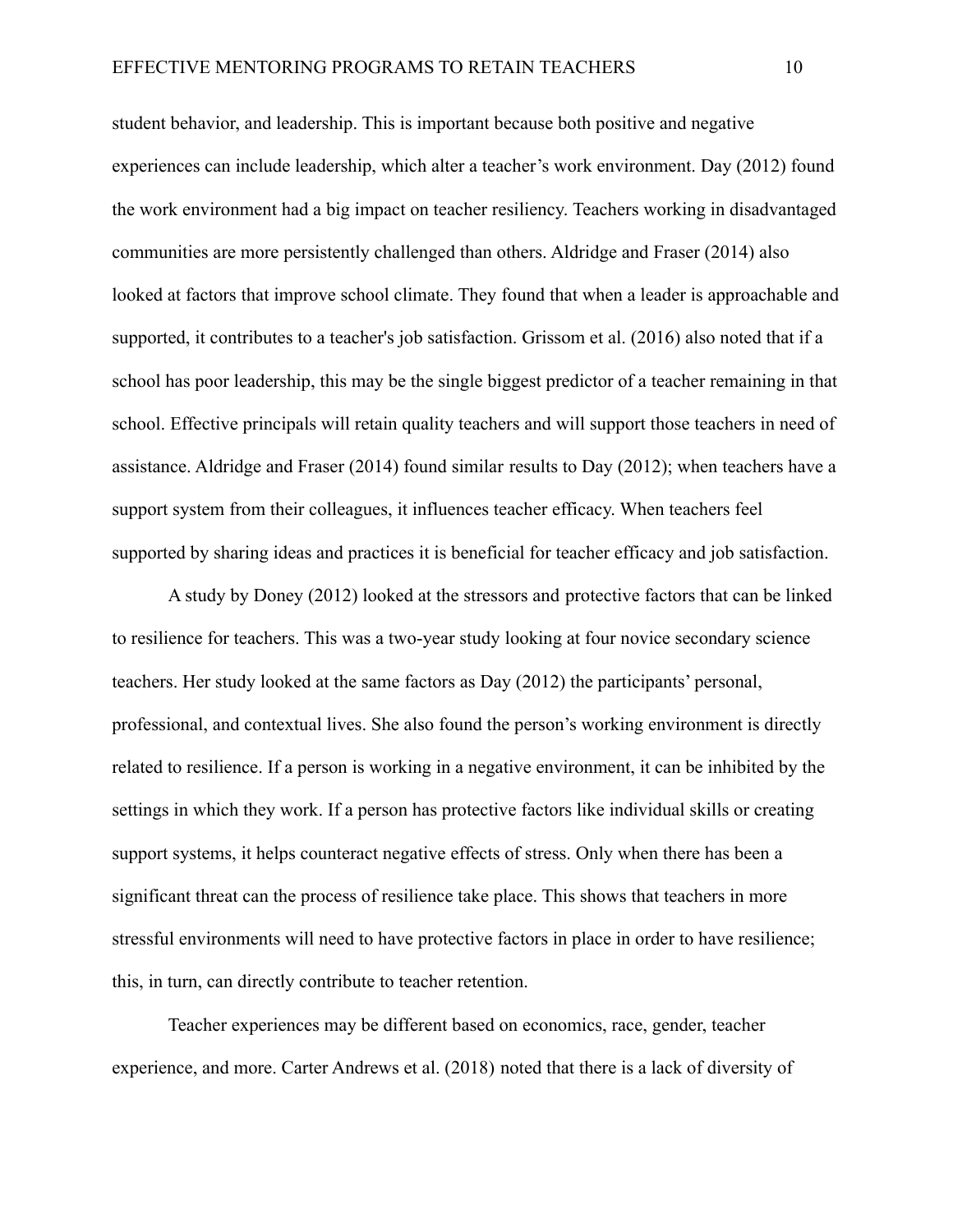teachers in the United States, finding teachers of color represent only 20% of the United States public school teacher population. Black teachers are not the only population who are unrepresented. Indigenous, Latinx, Asian, and multicultural teachers are also unrepresented. Carter Andrews et al. (2018) found teachers of color experience toxic work environments that contribute to retention challenges. This study found that there needs to be more attention paid to structural, institutional, and environmental factors in pre-service programs, beginning when teachers of color enter the profession. This needs to happen immediately so they are retained at a higher level. An example of a structural factor is the edTPA, which is an expensive pre-service test for teachers. If candidates cannot afford to take this test, they cannot become a teacher, which is another way to push out teachers of color. A way to retain teachers of color is to make sure they are involved in hiring processes, so they can recommend other qualified teachers of color. The study looked at the need for minority teacher preparation programs as well as diversifying majoring-serving programs.

A study by Grissom et al. (2016) looked at the characteristics of teachers who are more likely to leave the profession than others. Turnover rates are highest for the youngest, less experienced teachers. Grissom et al. (2016) found that in regard to race and ethnicity, black teachers are more likely to move schools, while Hispanic teachers are more likely to leave teaching. They noted females are 25% more likely to quit the profession than males. Lastly, they found marriage and child rearing are highly correlated to turnover rates. However, there are teachers who return to the classroom after their children reach school age.

Lew and Nelson (2016) looked at how new teachers' experiences in teacher education prepared them for critically responsive teaching, classroom management, and classroom assessment. Half of the participants felt that the education program was modest in preparing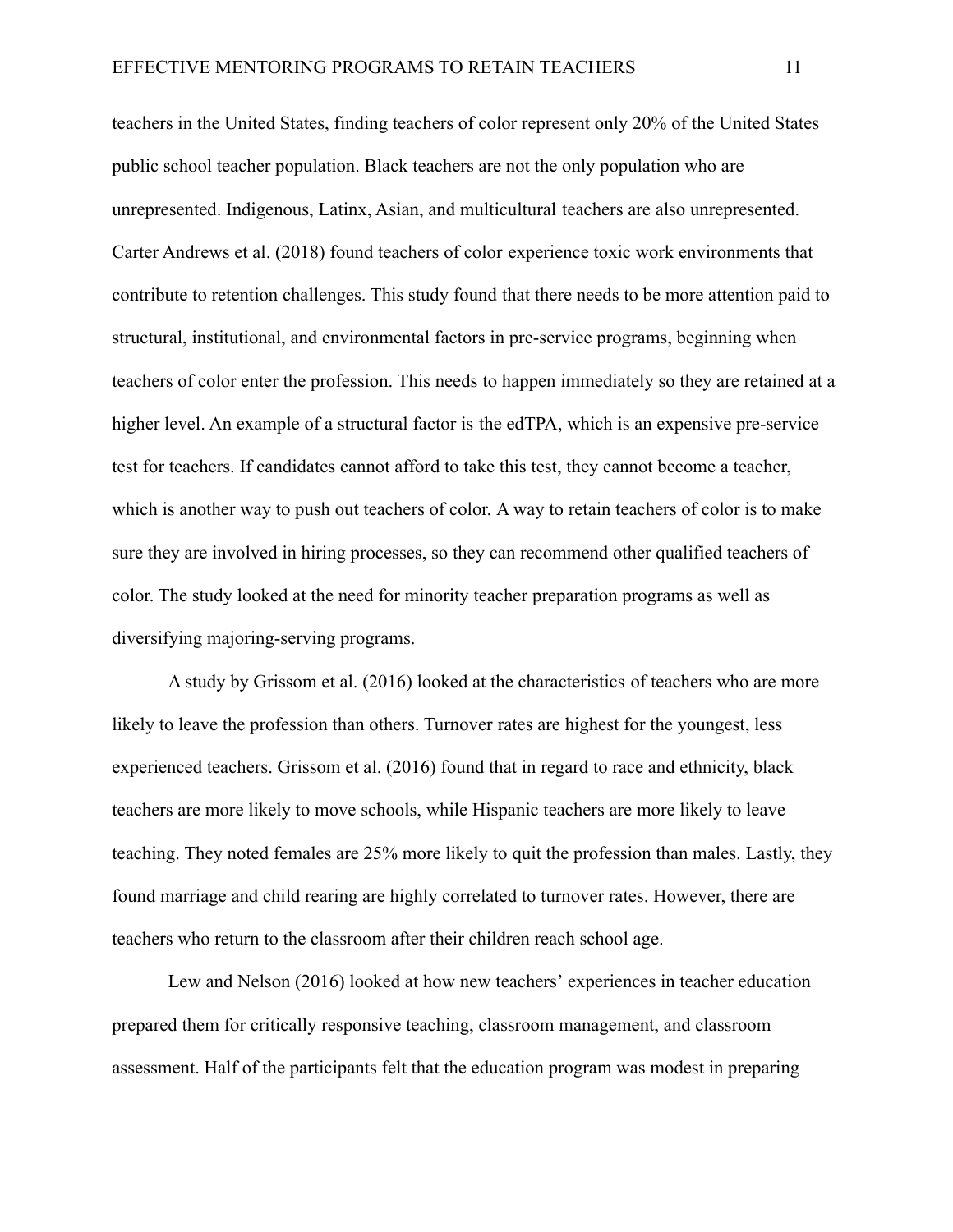them for CRT. They noted that their district did not provide meaningful professional development that supported CRT in the classroom. Participants noted that they had not been adequately prepared for classroom management but have used a variety of management strategies. The participants noted that they did not receive adequate preparation or support to develop quality classroom assessments. Lew and Nelson (2016) found that there is a gap between teacher education curriculum and the actual experience of a new teacher in the areas of culturally responsive teaching, classroom management, and classroom assessments. This can be linked to new teacher turnover and retention rates.

#### **Teacher Evaluation**

High-quality teachers are needed in the United States for students to receive high-quality education. Given teacher qualifications, practices, and experiences differ from state to state, it is difficult to determine what makes a high-quality educator. Lewis (2011) looked at teacher characteristics and personal attributes that relate to teacher effectiveness. Lewis (2011) found four attribute groups: caring, resilience, self-efficacy, and management. Unlike other studies, Lewis (2011) found caring to be the most referenced personal attribute, 87.5% of the time. Lewis' (2011) study found high-quality teachers were strongest in management and weakest in planning.

Shepherd and Devers' (2017) study looked at 423 principals throughout Indiana and their satisfaction with recently hired teachers. The highest rated standard is that their new teachers have a belief that all students can learn. The second highest rated standard is a new teachers' concern for non-academic aspects of students' lives and being culturally aware of their students' lives. The lowest scored standards were instructional in nature, the lowest of which was the teacher's implementation of effective assessments. In the schools with the lowest rates of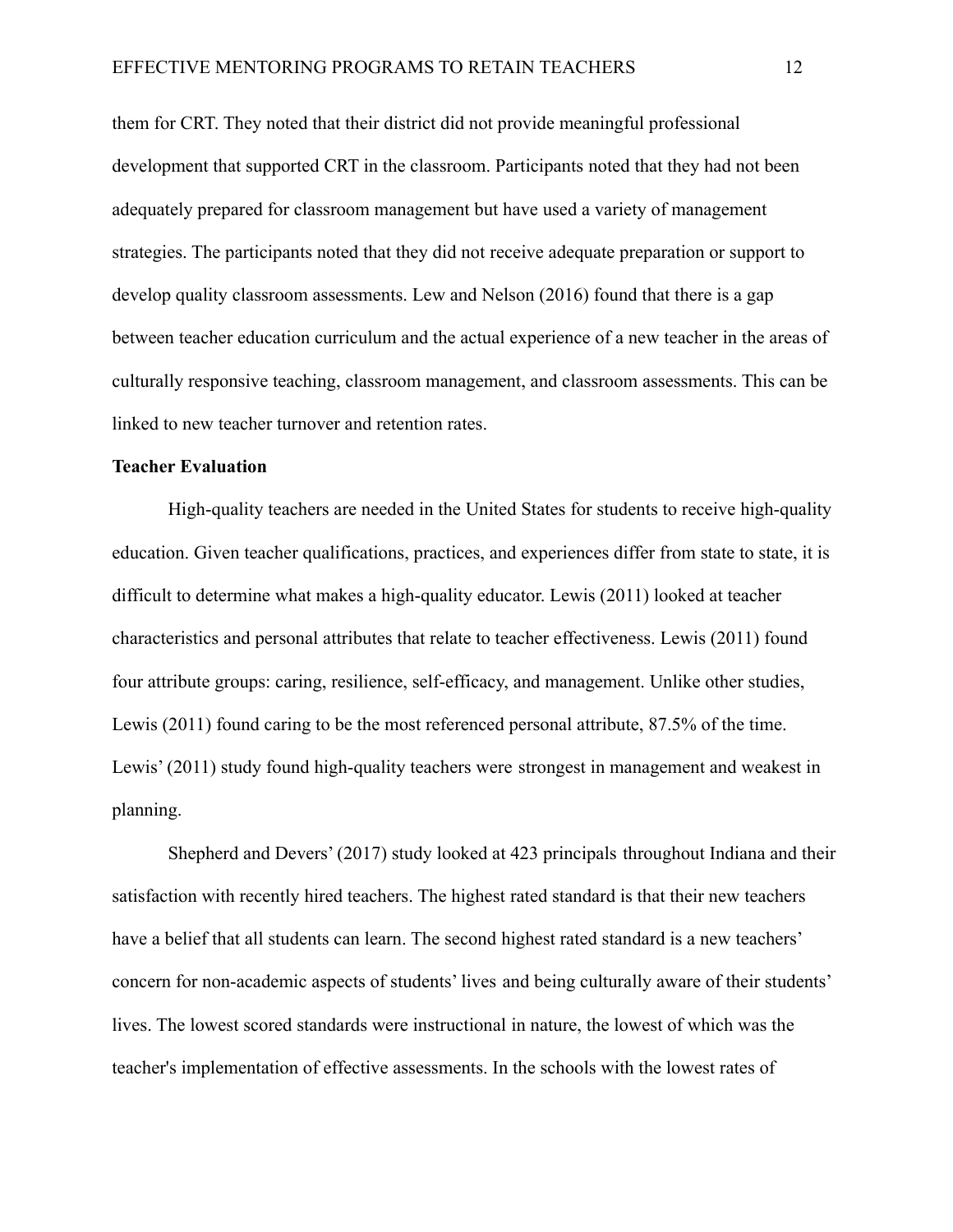poverty, principals were most positive regarding the new teachers they had recently hired. Jacobsen (2013) looked at evaluations of new teachers in Alaska. He noted that Alaska was moving forward with requirements to include student achievement data in the teacher evaluation process. This becomes a challenge for schools as they navigate individual school needs, such as cultural differences, student mobility, and longitudinal data versus a snapshot. This will impact retaining high-quality teachers if professional development is not put in place.

#### **Need for Plan**

#### **District Information**

ACSD is an urban school district in Iowa, with a population of 4,927 students. The demographics of this district are 75% white, 3.9% black, 14% Asian, 4.1% Hispanic, and 2.5% other. Ames Community School District is the most populous school district in Story County, Iowa. The District consists of one preschool, five elementary schools, one middle school, and one high school.

The current mentoring program at Ames Community School District consists of a three-tiered teacher leadership approach. It has two District Strategists, Learning Leads (one per elementary and two per high school and middle school), and twenty-one mentors spread across all schools. Some mentors are mentoring multiple teachers in their respective buildings or other buildings. The Teaching and Learning Coordinator, who is one of the two District Strategists, is in charge of leading the mentors and mentees.

At the beginning of the year, the Teaching and Learning Coordinator leads a three-day professional development for the new teachers in the District. This does not include teachers who are new to the District but have otherwise taught in other districts. During these professional development days, the mentors and mentees are given information regarding the District's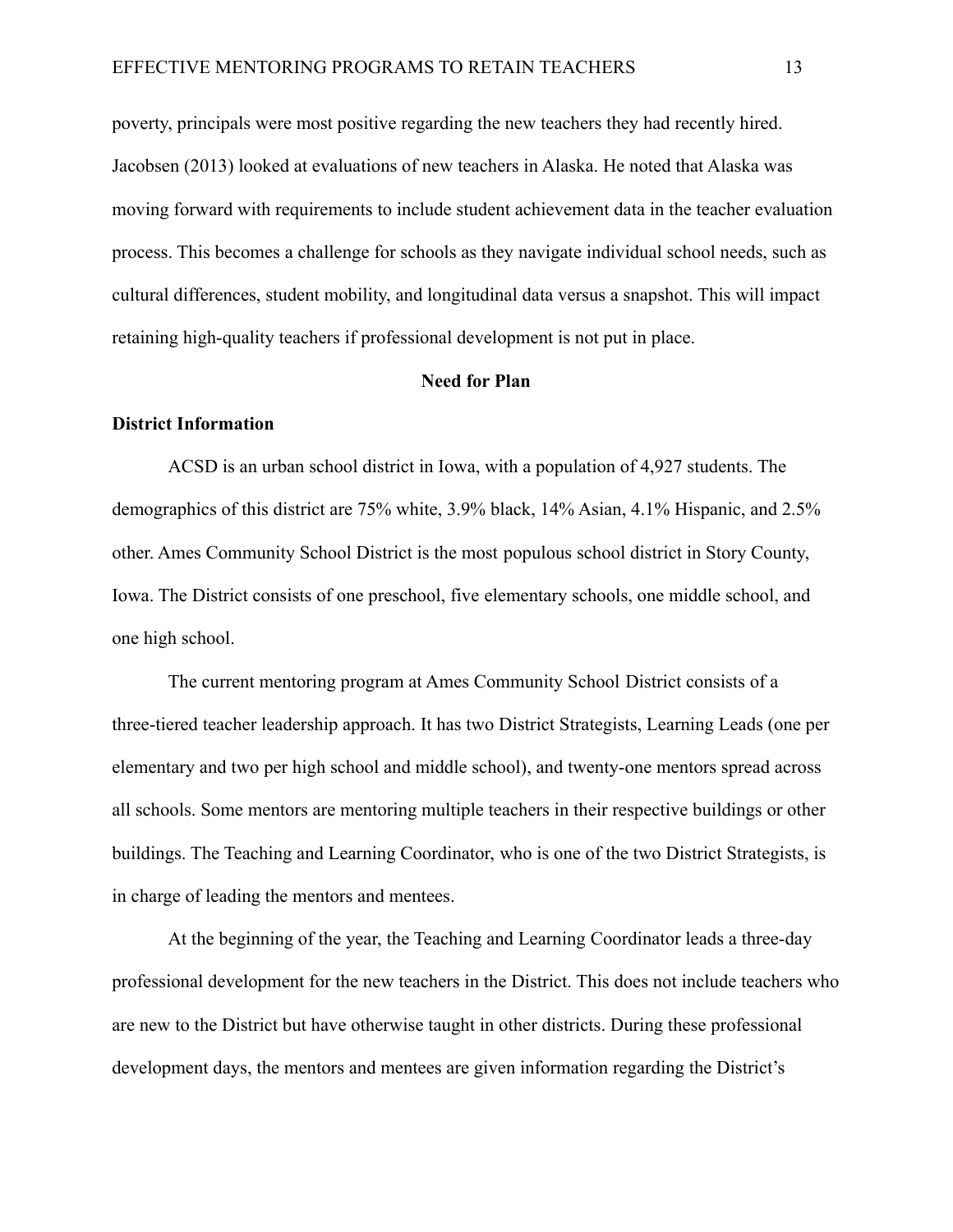policies, evaluation process, teacher portfolio expectations, and other expectations. Typically, the mentors help their mentees get settled into their rooms and help with any necessary set-up for the upcoming school year.

During the school year, the expectation of the mentor is to meet with their mentee at least twice per month for one to two hours. They fill out a post-meeting document, so they can keep track of their communications and any necessary follow up. This allows the Teaching and Learning Coordinator to be able to keep track of the time and content of the meeting. The mentor completes Cognitive Coaching Level I, which is a training for the mentoring program. They set aside time for the mentee to observe their classroom and vice versa. They are to accompany their mentee to monthly professional development sessions led by the Teaching and Learning Coordinator. These professional development sessions are typically based around one of the Iowa Teaching Standards.

#### **District Need**

Data was collected from the Human Resources Director, Kristin Johnson (Appendix E). The data shows retention rates from the school years from 2015 to 2021. From the years 2015 to 2018, the retention rates were between 91.34% to 92.86%. This means that around 30 out of 400 teachers each year were lost to resignation or retirement. During the years 2019 to 2021, the retention rates were between 90.1% to 88.47%. The school year 2020-2021 had the lowest rates compared to the previous six school years. Another set of data points were the first-year teacher retainment rates. In 2016, 71.43% of first-year teachers were retained, 87.50% were retained in 2017, 69.23% were retained in 2018. There was no data for 2019, but in 2020, 100% of first-year teachers were retained. This is important to note because while ACSD had the highest retention rate overall in the 2020-2021 school year, they kept all of their first-year teachers. This data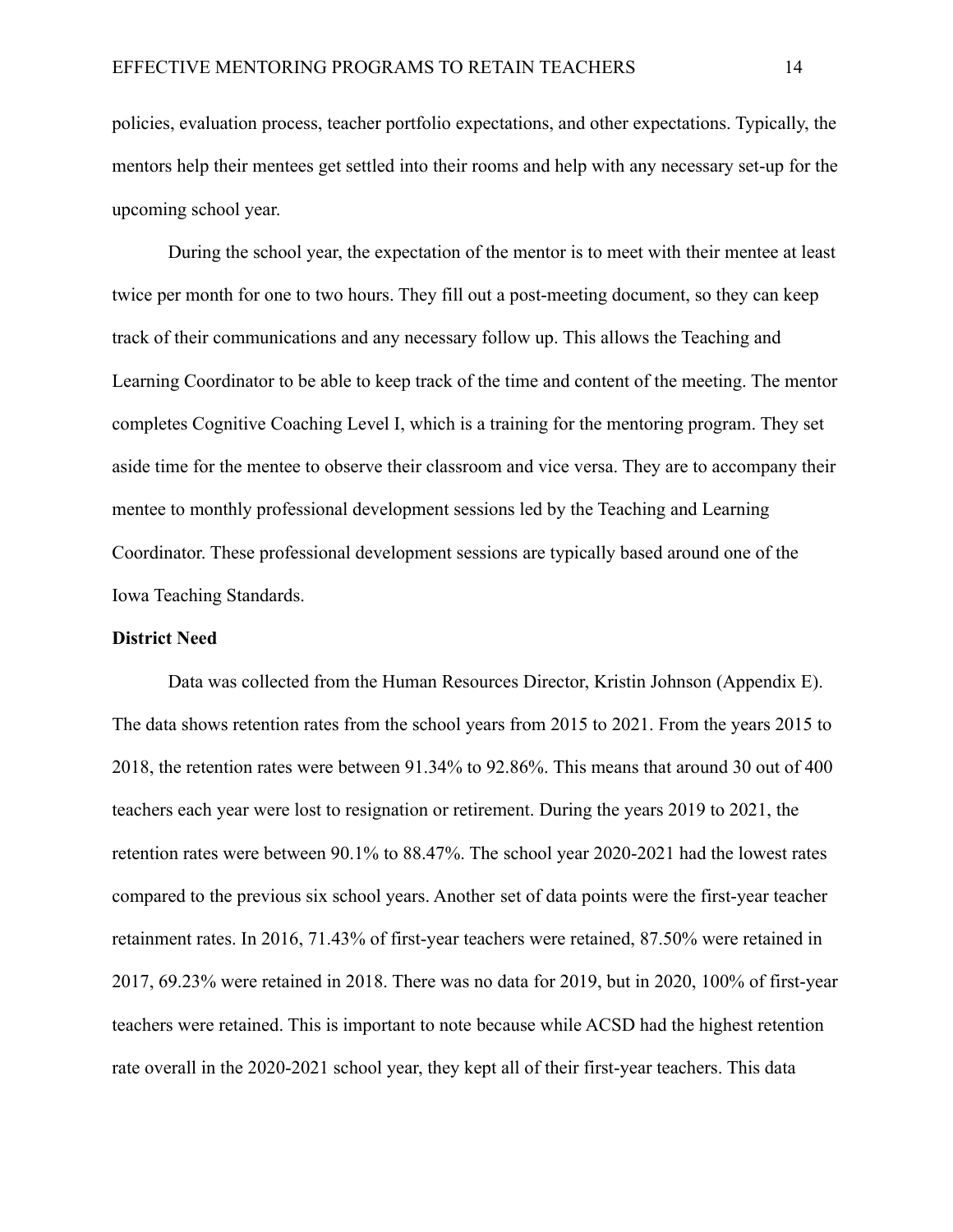shows that there needs to be more consistency in first-year teacher retention, as well as overall retention rates. This data may show that there is not a strong need for first-year teachers to complete induction at ACDS. However, there may be other factors impacting this particular school year data, negating this conclusion. During the 2020-2021 year, COVID-19 had significant impacts on teachers. Due to changing positions across the District and hiring a new superintendent, the District has not been actively participating in the mentoring program for the past year.

Teacher data was gathered utilizing a Google Forms survey in June 2021 (Appendix C). A total of nine mentors were surveyed out of the 21 mentors in the District. Out of those nine mentors, all were female and six of those had thirteen or more years of experience. Eight of the nine mentors had been trained with Cognitive Coaching. Six of the nine had only been mentors for one to two years. Seven out of the nine stated that the most important thing for shaping their mentoring practice was support from colleagues, but they also stated they continue to learn through professional development. Four of the mentors stated they did not clearly know the expectations of their role. Eight of the mentors expressed that implementing activities to help students form relations and manage behaviors was effective time spent with their mentee. Three out of the nine had teachers who decided not to stay in the field of education with the District. One stated, "the teacher left the district because the practices and behavioral philosophies our district/school was using did not align with her personal philosophy of what is best for children in school" another said, "one of my mentees left the district due to lack of growth in terms of instructional strategies and classroom management" (Appendix G).

Mentee data was collected (Appendix B) to better understand their experience. Six out of the seven mentees only had an hour or less of contact with their mentor each week. Four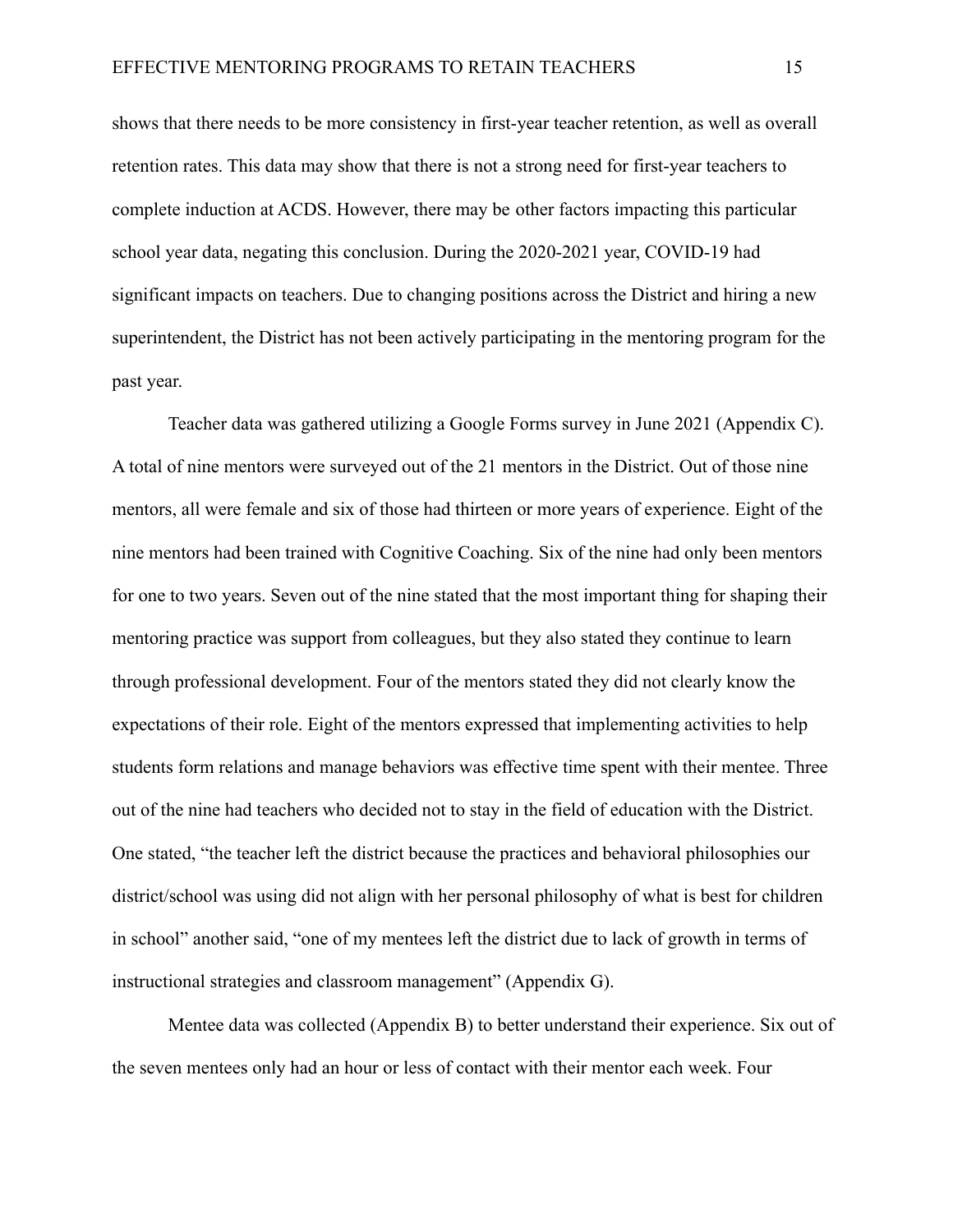expressed that they "somewhat" felt that their relationship with their mentor helped them feel more successful. When asked which part of the beginning of the year training was most beneficial, three shared, "understanding the different communities within the district bus tour and asking questions about the district" and three agreed, "helping set up classrooms in a thoughtful way" (Appendix F). Those new teachers had ideas about the mentoring program which included more structured support, help with curriculum, meet more regularly with their mentors, and classroom observations. The new teachers felt would help them be successful at ACSD, clearly stated expectations for new teachers, PBIS (Positive Behavior Interventions and Supports) and behavior expectations, and training over all curriculums. All of the seven new teachers taking this survey are all returning to ACSD next year (Appendix F).

#### **Goals for Plan**

The goal for this school improvement plan begins with the hiring of quality mentors at each school and grade level. It is necessary for each new teacher to be placed with a mentor who is at their respective school and grade level. "Previous research has pointed out that mentoring can help increase retention rates, particularly when beginning teachers are matched with mentors who teach in the same grade level, the same subject area, and the same school" (Hallam et al., 2012, p.264). The first part of this plan will include having consistent quality mentoring training prior to being paired with a mentee. Next, the District will need to provide professional development to the new Director of Teaching and Learning, who is in charge of the new teacher mentoring program. It will be the director's duty to run, plan, and implement the mentoring program. The director will need to provide support for new teachers, such as training, resources and materials, and encourage professional growth. The next step will be for the director to create a differentiated mentoring program for new hires within the District that have already taught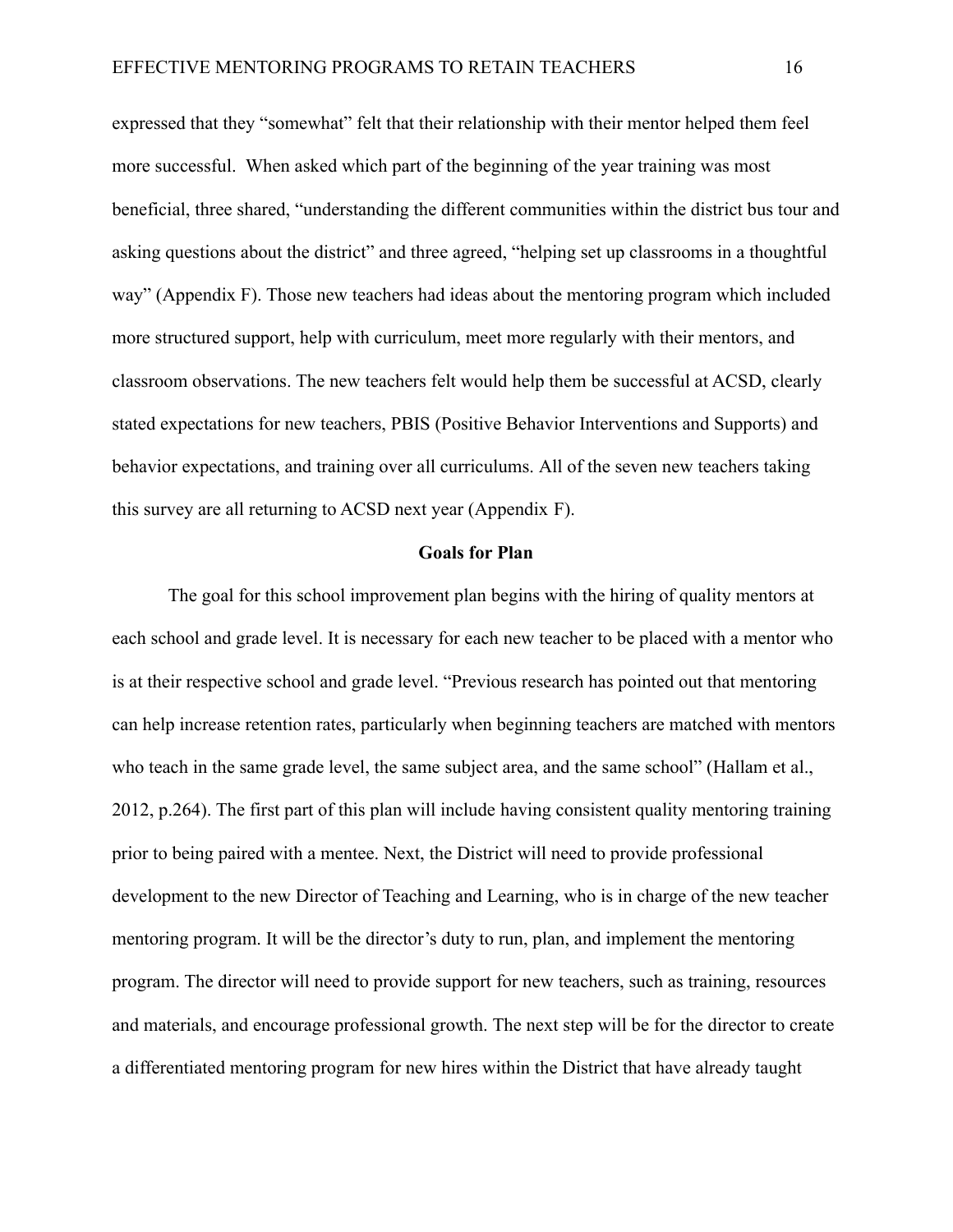before but will need professional development on expectations for the District, evaluation cycles, PBIS, and more.

#### **Plan Implementation**

ACSD ended the 2020-2021 school year without having any new teacher or mentoring training for any teachers. During the 2021-2022 school year, the Director of Teaching and Learning will provide an entire week of new teacher training prior to the beginning of school. The training will include staff that are new to the District, so they understand basic expectations of the District. The District will provide a two-day training for mentor teachers that will be similar to Cognitive Coaching, but will be a shorter version. This will help them feel prepared to start mentoring right away. If mentors have already had the training they will not need to participate, but it will be highly encouraged as a refresher. The District will provide the director, principals, and mentors with an action plan, so they know the three tasks for the year: hiring quality mentors, mentoring program development, and mentor training (Appendix D).

Once students start the school year, the Director of Teaching and Learning will provide mentors with a scope and sequence for the mentoring program (Appendix A). The scope and sequence will allow teachers to understand the goals of each meeting and when they will take place. The mentor will then see how many times during the year they need to observe each other's classrooms, lesson unit planning, as well as observing another mentor teacher in the District. At the end of the year the Teaching and Learning Coordinator will lead an end of the year new staff training that will be differentiated by first-year teachers and teachers new to the District.

A barrier in this school improvement plan is the demand for training new teachers to become mentors. There are obstacles to teachers finding time to observe classrooms. Finding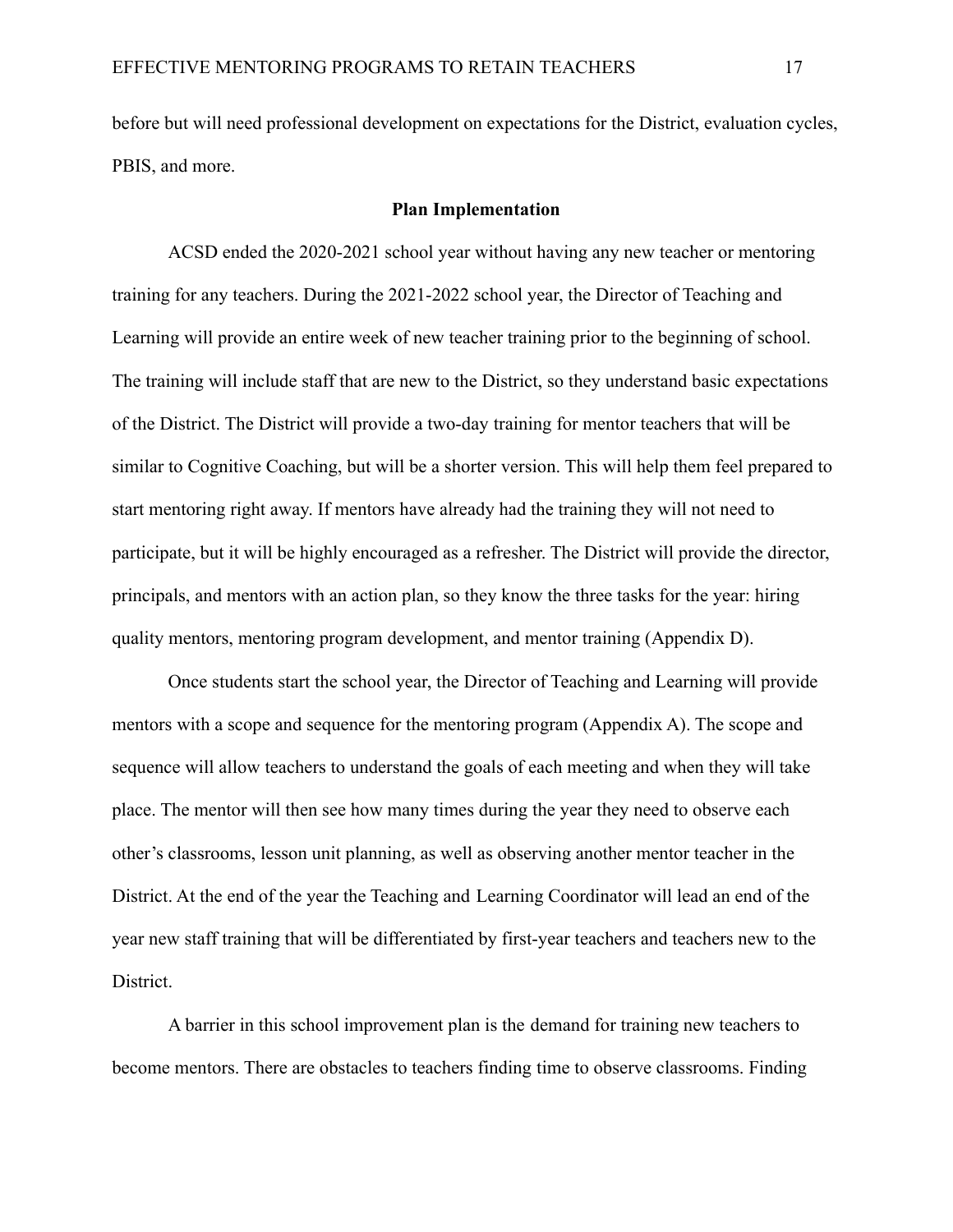substitute teachers is also a concern, so there will need to be multiple dates for the training as well as finding support within the building who can substitute for teachers. Another barrier for implementing this school improvement plan is requiring new teachers to complete at least twenty hours of mentoring, as well as complete the new-year training three times during the school year. This can become an issue with making sure all new teachers are completing the hours as well as attending the new teacher training. ACSD mentees completed a Google Forms survey (Appendix B) in June 2020, answering questions about the current mentoring program. Two teachers responded by saying they wished they had more structured time and support from their mentors, as well as meeting regularly with them. This will be addressed in the Scope and Sequence (Appendix A).

#### **Assessment**

Teacher data will be gathered utilizing Google Forms surveys in the fall of 2021 and spring of 2022. The surveys will match the survey given in June 2020 (Appendix B) in order to compare data. The most important questions will be how often teachers meet, support they felt from their mentor, which part of the beginning of the year training was beneficial, and if any new teachers are leaving and why. Data collected from the survey responses will help guide necessary future steps for the mentoring program at ACSD.

Quantitative data will be collected at the end of the 2021-2022 school year by Human Resources to compare data on retention from the past five years. The goal would be to retain at least 85% of first-year teachers, as well as stay at the 91% retention rate for all teachers for five years or more. If the goal is not met, the Teacher and Learning Coordinator will reflect on survey responses and the reasons why teachers have left the District to reevaluate the structure of the new teacher learning.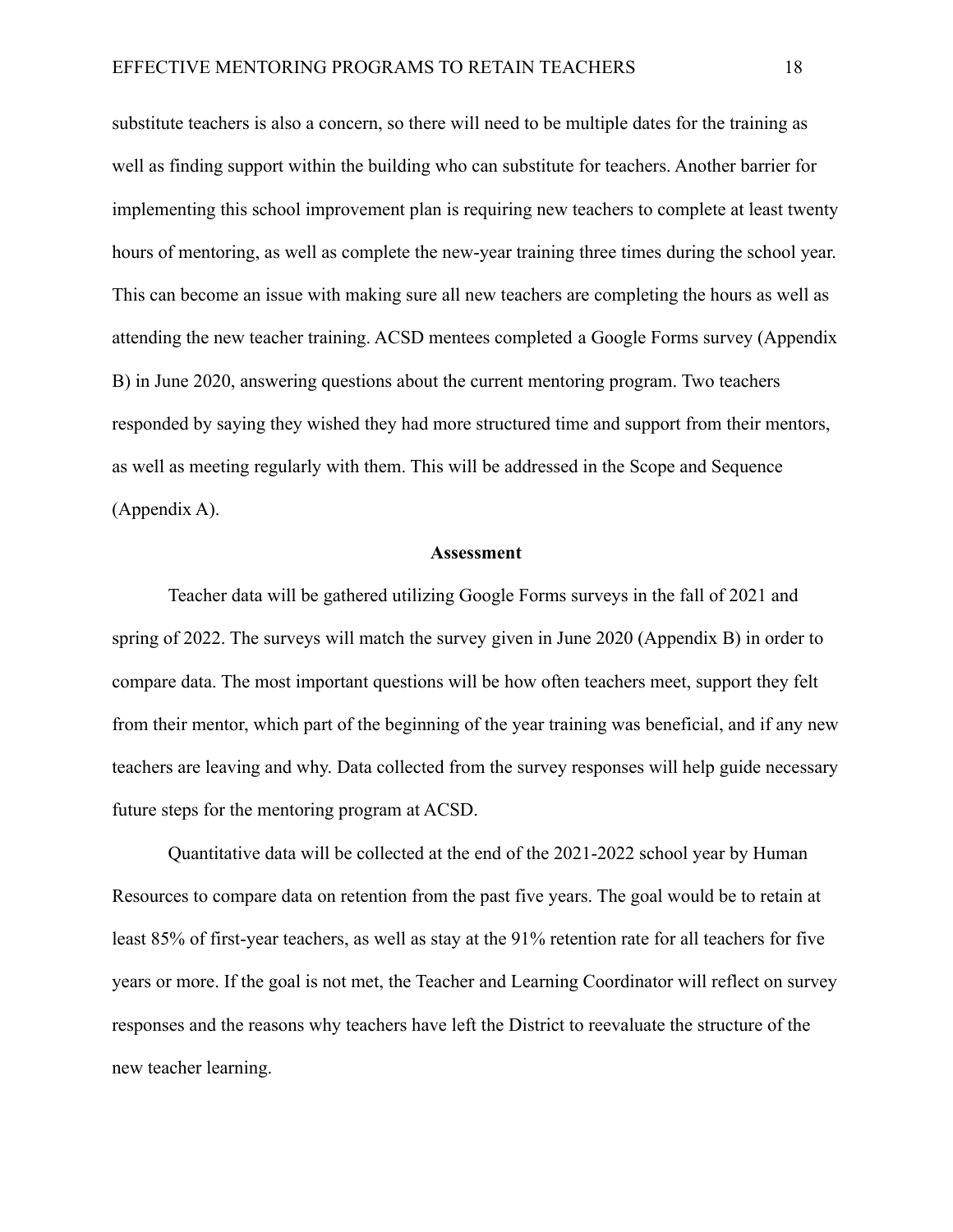#### **Conclusion**

ACSD does not currently implement the mentoring program, so it will be important to note the changes that take place once the school improvement plan is implemented. Currently, the District is retaining new teachers at 100%, but there needs to be more data collected over the next five years to see if a strong mentoring program is correlated with retaining teachers.

By implementing this school improvement plan, new teachers to the District will have access to high-quality mentors who are trained to support these teachers. The goal is for the retention of teachers to increase after five years, as well as to establish a support system where teachers can learn and collaborate with one another.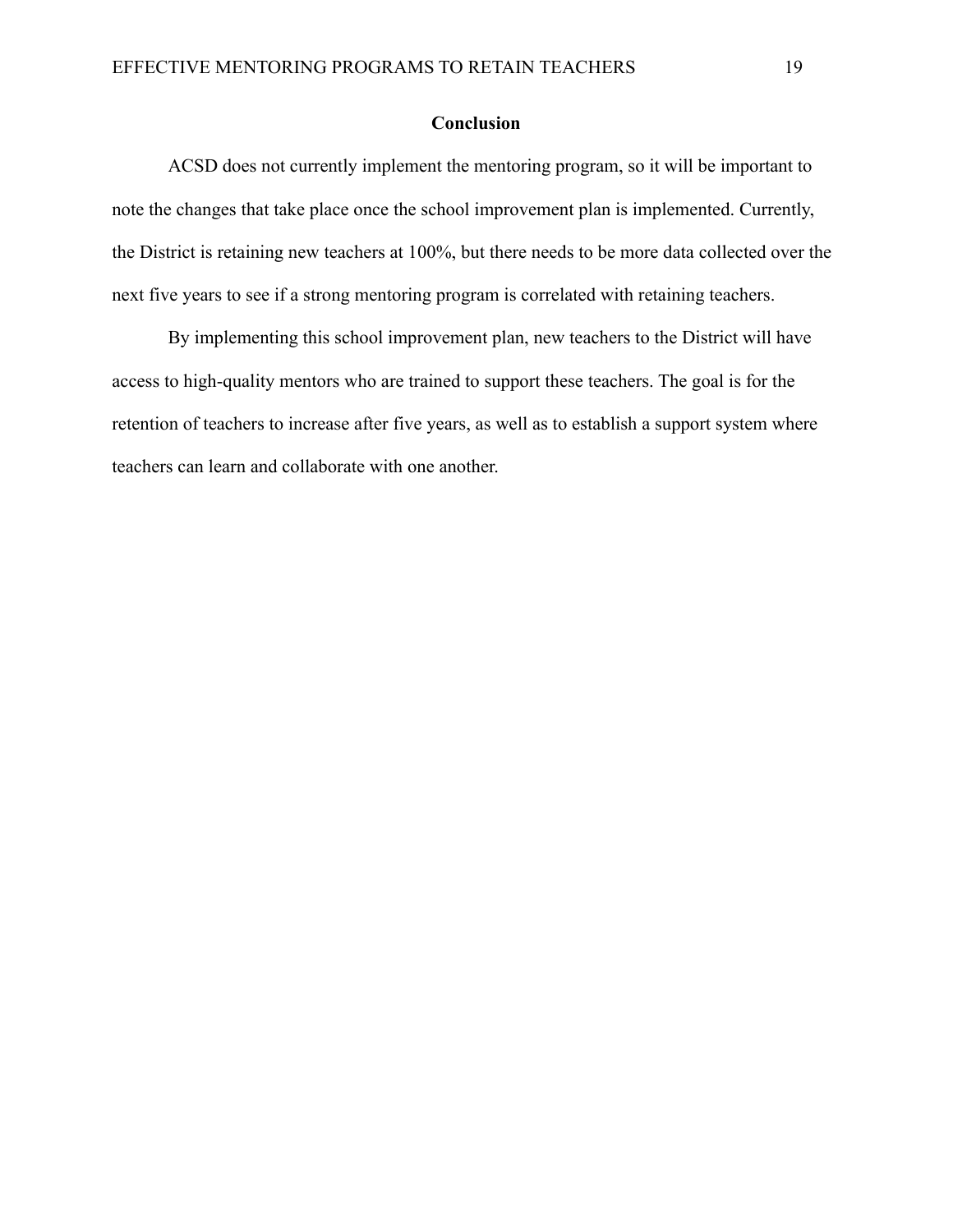#### **References**

Aldridge, J. M., & Fraser, B. J. (2016). Teachers' views of their school climate and its relationship with teacher self-efficacy and job satisfaction. *Learning Environments Research, 19*(2), 291-307.

http://dx.doi.org.ezproxy.nwciowa.edu/10.1007/s10984-015-9198-x

Carter Andrews, D. J., Castro, E., Cho, C. L., Petchauer, E., Richmond, G., & Floden, R. (2019). Changing the narrative on diversifying the teaching workforce: a look at historical and contemporary factors that inform recruitment and retention of teachers of color. *Journal of Teacher Education*, *70*(1), 6–12. https://doi.org/10.1177/0022487118812418

Day, C. (2012). New lives of teachers. *Teacher Education Quarterly*, *V39* N1 P7-26 Win 2012.

DeAngelis, K. J., & Presley, J. B. (2011). Toward a more nuanced understanding of new teacher attrition. *Education and Urban Society*, *43*(5), 598-626. http://dx.doi.org.ezproxy.nwciowa.edu/10.1177/0013124510380724

- Doney, P. A. (2013). Fostering resilience: a necessary skill for teacher retention. *Journal of Science Teacher Education*, 24(4), 645–664. https://doi.org/10.1007/s10972-012-9324-x
- Durn, J. L. (2010). *No teacher left behind: Effectiveness of new teacher groups to facilitate induction (dissertation).*

http://ezproxy.nwciowa.edu/login?url=https://www-proquest-com.ezproxy.nwciowa.edu/ dissertations-theses/no-teacher-left-behind-effectiveness-new-groups/docview/36573348 4/se-2?accountid=28306

Grissom, J. A., Viano, S. L., & Selin, J. L. (2016). Understanding employee turnover in the public sector: insights from research on teacher mobility. *Public Administration Review, 76*(2), 241–251. https://doi.org/10.1111/puar.12435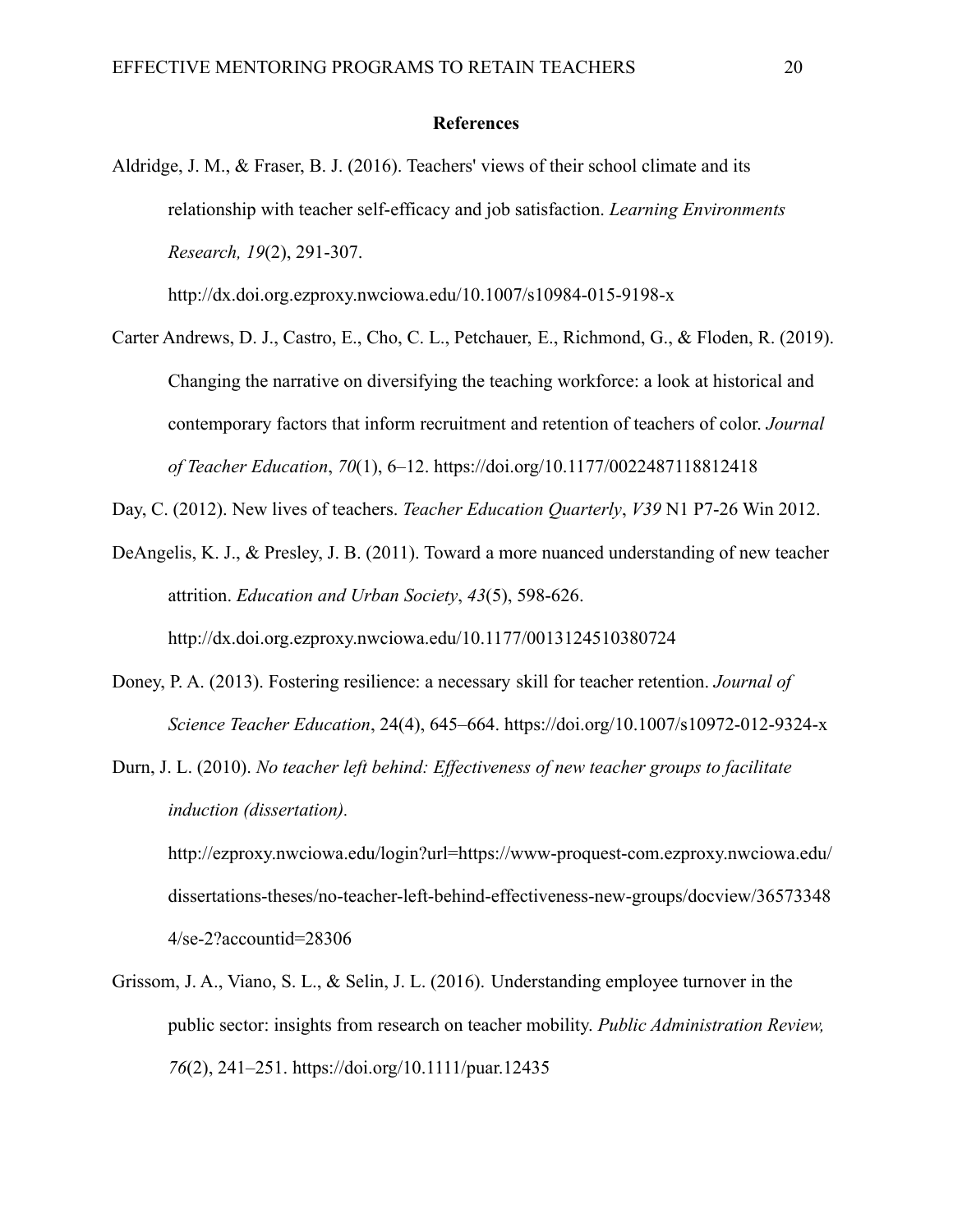Gujarati, J. (2012). A comprehensive induction system: A key to the retention of highly qualified teachers. *The Educational Forum*, 76*(*2), 218-223. http://ezproxy.nwciowa.edu/login?url=https://www-proquest-com.ezproxy.nwciowa.edu/s cholarly-journals/comprehensive-induction-system-key-retention/docview/1010620037/s e-2?accountid=28306

- Hallam, P. R., Chou, P. N., Hite, J. M., & Hite, S. J. (2012). Two contrasting models for mentoring as they affect retention of beginning teachers. *NASSP Bulletin, 96*(3), 243–278. https://doi.org/10.1177/0192636512447132
- Iowa Department of Education. *Iowa Teaching Standards and Criteria*. (2018, August 27). https://educateiowa.gov/documents/teacher-quality/2019/07/iowa-teaching-standards-and -criteria.
- Jacobsen, G. H. (2013). Opinion: Teacher evaluation and retention of teachers based on student achievement in rural alaska. *Northern Review*, *37*(37), 187.
- Kutsyuruba, B. (2012). Teacher induction and mentorship policies: The pan-canadian overview. *International Journal of Mentoring and Coaching in Education*, *1*(3), 235–256. https://doi.org/10.1108/20466851211279484
- Lew, M. M., & Nelson, R. F. (2016). New teachers' challenges: How culturally responsive teaching, classroom management, & assessment literacy are intertwined. *Multicultural Education*, *23*(3), 7-13. http://ezproxy.nwciowa.edu/login?url=https://www-proquest-com.ezproxy.nwciowa.edu/s cholarly-journals/new-teachers-challenges-how-culturally-responsive/docview/18368872 94/se-2?accountid=28306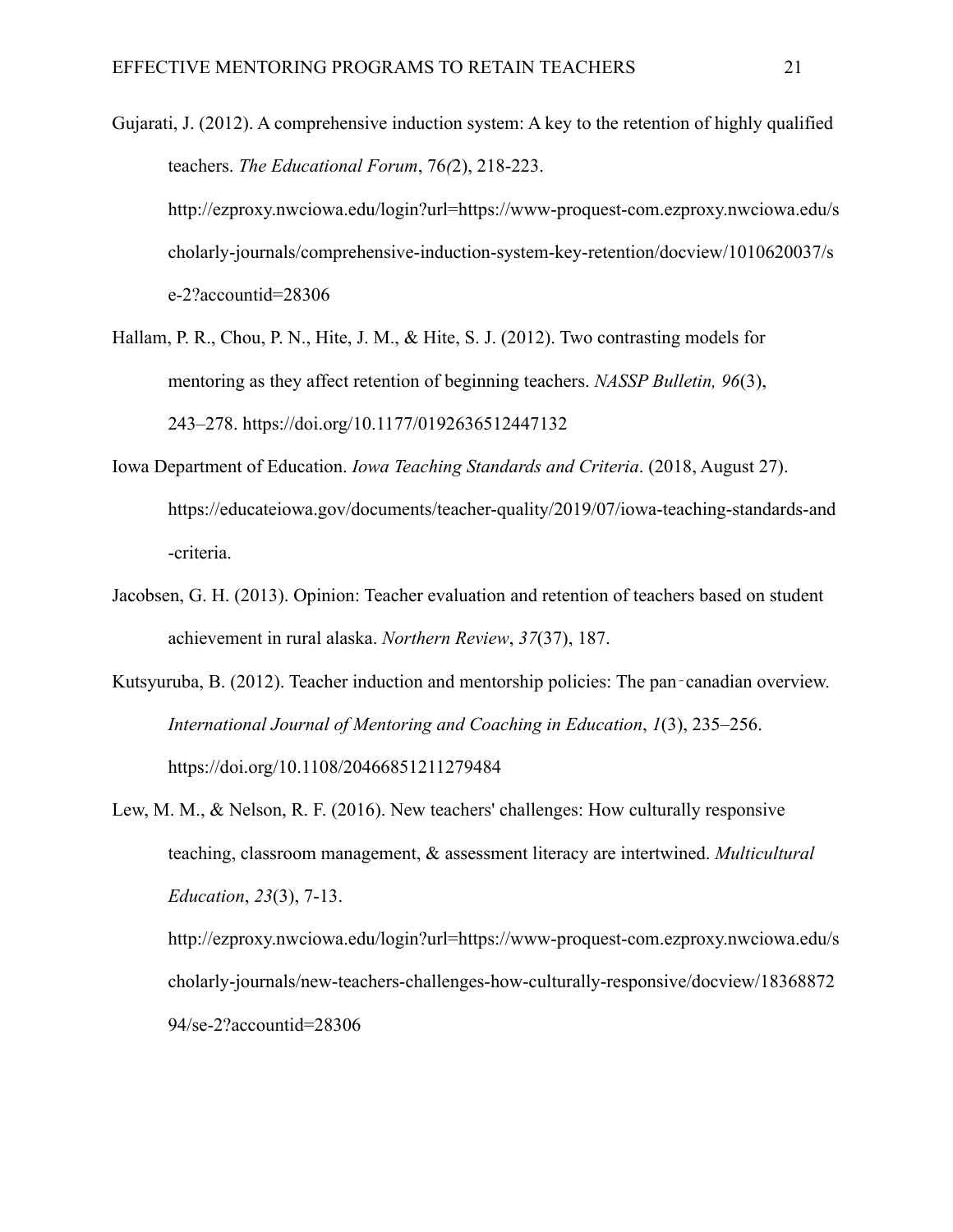Lewis, V. W. (2011). *Teacher quality and teacher effectiveness: A mixed methods multiple case study of no child left behind highly qualified teachers and teacher effectiveness (dissertation).*

http://ezproxy.nwciowa.edu/login?url=https://www-proquest-com.ezproxy.nwciowa.edu/ dissertations-theses/teacher-quality-effectiveness-mixed-methods/docview/876020409/se -2?accountid=28306

Lofton, N. J. (2015). *Urban teachers' perspectives: Leadership, pedagogy, and job satisfaction (dissertation).*

http://ezproxy.nwciowa.edu/login?url=https://www-proquest-com.ezproxy.nwciowa.edu/ dissertations-theses/urban-teachers-perspectives-leadership-pedagogy/docview/16727525 29/se-2?accountid=28306

- Mendes, J. P., & Aleluia, M. (2019). Aging effects in public policy making. *System Dynamics Review*, *35*(3), 232–254. https://doi.org/10.1002/sdr.1639
- Reitman, G. C., & Karge, B. D. (2019). Investing in teacher support leads to teacher retention: six supports administrators should consider for new teachers. *Multicultural Education, 27*, 7-18.
- Ronfeldt, M. (2012). Where should student teachers learn to teach? Effects of field placement school characteristics on teacher retention and effectiveness. *Educational Evaluation and Policy Analysis*, *34*(1), 3–26.
- Rose, A. L., & Sughrue, J. A. (2020). Promoting retention of alternative certified teachers through professional development. *Nassp Bulletin*, *104* (1), 34-54.
- Shepherd, D., & Devers, C. (2017). Principal perceptions of new teacher effectiveness. *Journal of Education*, *197* (2), 37-47.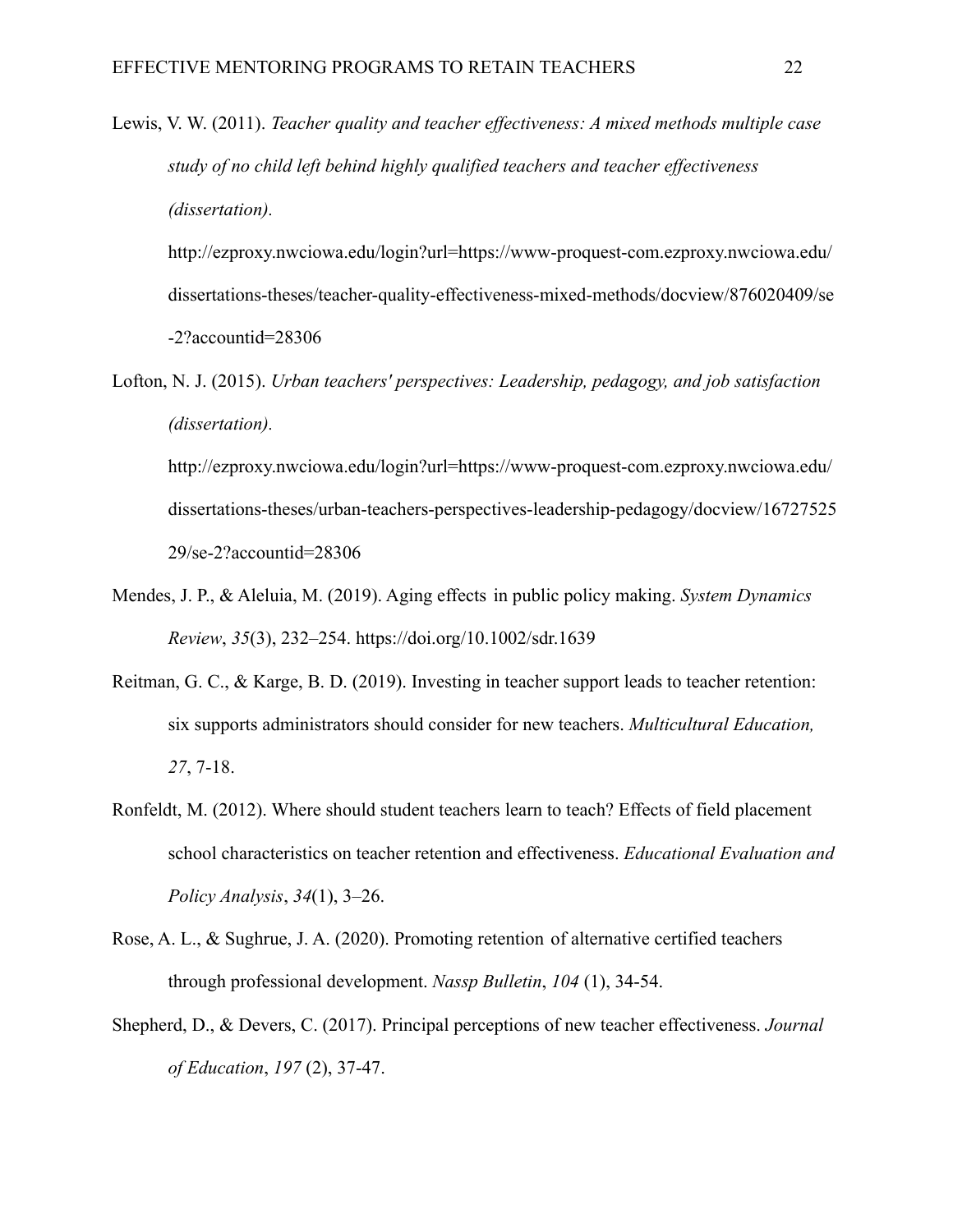Zhang, G., & Zeller, N. (2016). A longitudinal investigation of the relationship between teacher preparation and teacher retention. *Teacher Education Quarterly*, *43* (2), 73-92.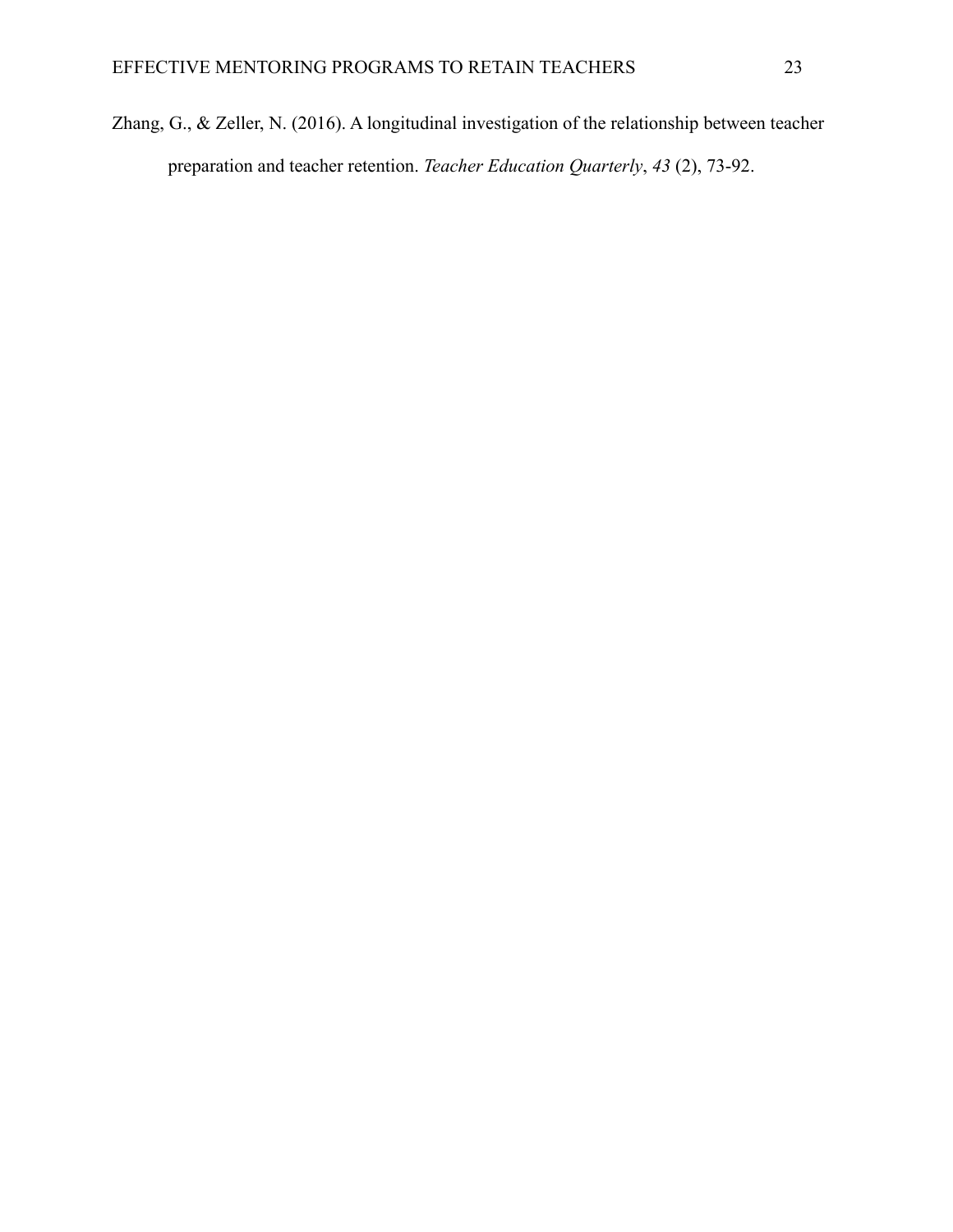| August                                                                                                                                                                                                                                             | Sept.                                                                                                                                                                                                         | Oct.                                                                                                                                                                                                                                | Nov.                                                                                                                                                                                                                      | Dec.                                                                                                                                                                                                                                            |
|----------------------------------------------------------------------------------------------------------------------------------------------------------------------------------------------------------------------------------------------------|---------------------------------------------------------------------------------------------------------------------------------------------------------------------------------------------------------------|-------------------------------------------------------------------------------------------------------------------------------------------------------------------------------------------------------------------------------------|---------------------------------------------------------------------------------------------------------------------------------------------------------------------------------------------------------------------------|-------------------------------------------------------------------------------------------------------------------------------------------------------------------------------------------------------------------------------------------------|
| New teacher<br>orientation. August<br>$16-20.$<br>Teachers new to the<br>district meet on<br>August 20.                                                                                                                                            | Sept. 1<br>*Standard 6<br>(Demonstrates<br>competence in<br>classroom<br>management.)<br>*Meet for 2 hours<br>outside of school<br>time with mentor                                                           | Oct. 6<br>*Standard 6<br>(Demonstrates)<br>competence in<br>classroom<br>management.)<br>*Teachers will<br>compile artifacts<br>for this standard<br>to share in Nov.<br>meeting<br>*Meet for 2<br>hours w/ mentor                  | Nov. $3$<br>*Standard 3<br>(Demonstrates)<br>competence in<br>planning and<br>preparing for<br>instruction.)<br>*Observations of<br>each classroom<br>must be done by<br>Dec. 1 meeting<br>*Meet for 2 hours<br>w/ mentor | Dec. 1<br>*Standard 2<br>(Demonstrates)<br>competence in<br>content knowledge<br>appropriate to the<br>teaching position.)<br>*Teachers will<br>compile artifacts for<br>Standard 2 & 3 for<br>Jan. 5 meeting<br>*Meet for 2 hours<br>w/ mentor |
| Jan.                                                                                                                                                                                                                                               | Feb.                                                                                                                                                                                                          | March                                                                                                                                                                                                                               | April                                                                                                                                                                                                                     | May/June                                                                                                                                                                                                                                        |
| Jan. 5<br>*Standard 4<br>(Uses strategies to<br>deliver instruction<br>that meets the<br>multiple learning<br>needs of students.)<br>*Teachers will<br>compile artifacts for<br>Standard 4 for Feb.<br>2 meeting<br>*Meet for 2 hours<br>w/ mentor | Feb. 2<br>*Standard 5<br>(Uses a variety of<br>methods to<br>monitor student<br>learning.)<br>*Teachers will<br>compile artifacts<br>for Standard 5 for<br>March. 2 meeting<br>*Meet for 2 hours<br>w/ mentor | March 2<br>*Standard 1<br>(Demonstrates<br>ability to<br>enhance<br>academic<br>performance and<br>support for<br>implementation<br>of the school<br>district's student<br>achievement<br>goals.)<br>*Meet for 2<br>hours w/ mentor | April 6<br>*Standard 7<br>(Engages in<br>professional<br>growth.)<br>*Standard 1&7<br>due for May<br>meeting<br>*Observations of<br>each classroom<br>must be done by<br>May 4 meeting<br>*Meet for 2 hours<br>w/ mentor  | May 4 & June 6-7<br>*Standard 8<br>(Fulfills<br>professional<br>responsibilities<br>established by the<br>school district.)<br>*Due for June 6<br>*Meet for 2 hours<br>w/ mentor                                                                |

**Appendices Appendix A** Mentoring Program Scope and Sequence

(Iowa Teaching Standards and Criteria, 2018)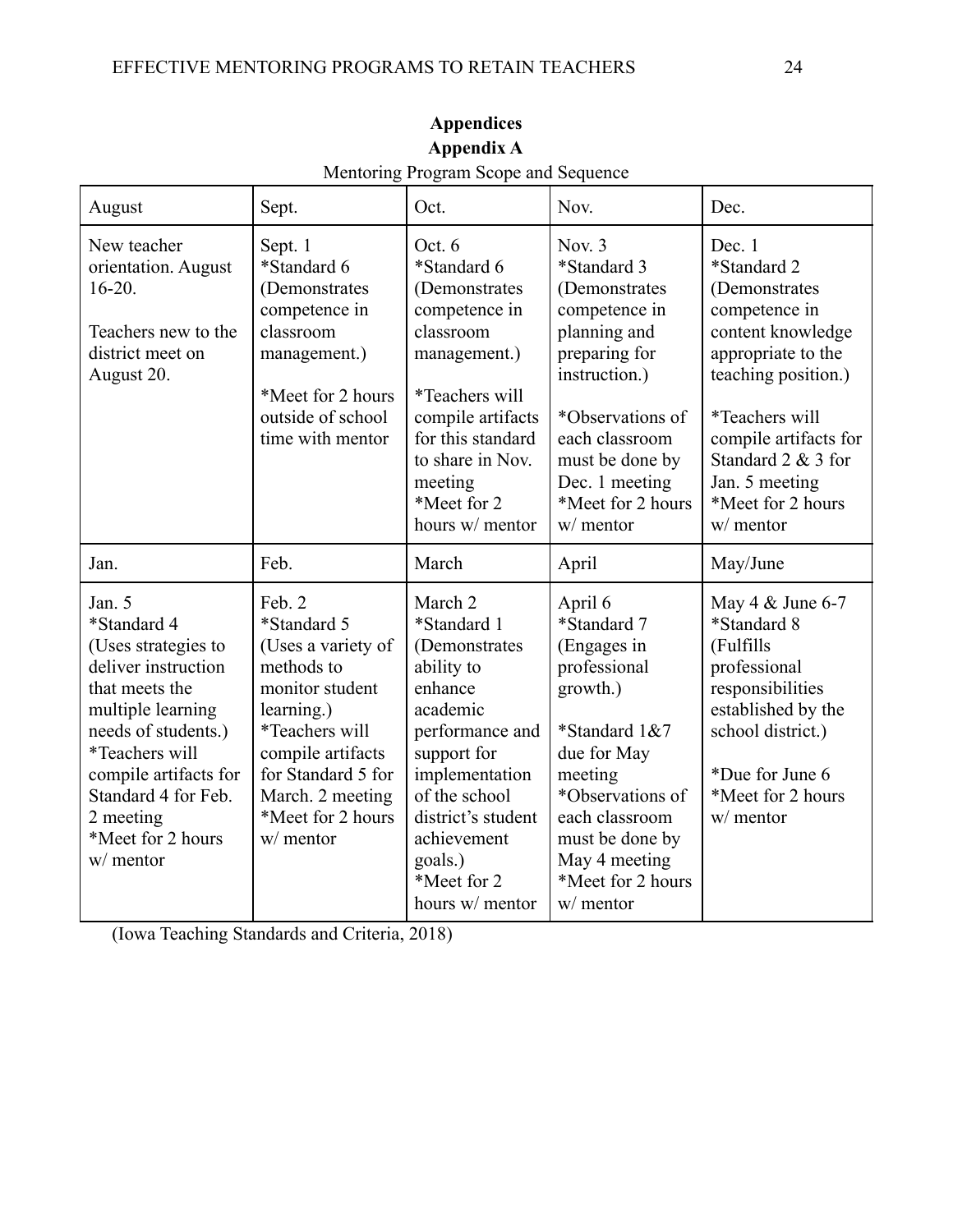### **Appendix B**

### New Teacher Survey

- 1. What educational degree(s)/certification(s) do you hold?
- 2. Number of years in education
- 3. During a typical week, about how many hours of contact do you have with your mentor?
- 4. How often do you work with your mentor in the following ways?
	- a. telephone/texting
	- b. E-mail
	- c. Face-to-face
	- d. Zoom or Virtual meeting
	- e. Group meetings with other new teachers
	- f. Observations of my classroom
	- g. Observations of my mentor's classroom
	- h. Meeting before or after school
- 5. Overall, I am satisfied with the accessibility of my mentor
- 6. To what extent has your relationship with your mentor helped you feel more successful?
- 7. Overall my mentor has been a valuable resource for helping me transition into the school district.
- 8. Which part of the beginning of the year training for mentees was the most beneficial?
- 9. What is one thing you would change about the mentoring program at ACSD?
- 10. What resources or training do you think you would need in order to be successful as a new teacher at ACSD?
- 11. Are you returning to ACSD next year?
- 12. Will you provide a reason why you are not returning, if you are not?

### **Appendix C**

### Mentor Survey

- 1. What educational degree(s)/certification(s) do you hold?
- 2. Number of years in education
- 3. How often do you meet with your beginning teacher?
- 4. Indicate how often you communicated with your beginning teacher(s) in the following ways:
	- a. telephone/texting
	- b. E-mail
	- c. Face-to-face
	- d. Zoom or Virtual meeting
- 5. Were you trained to be in the mentor program?
- 6. If yes, please list the training you received.
- 7. If no, would you be open to mentor training?
- 8. How many years have you been a mentor at ACSD?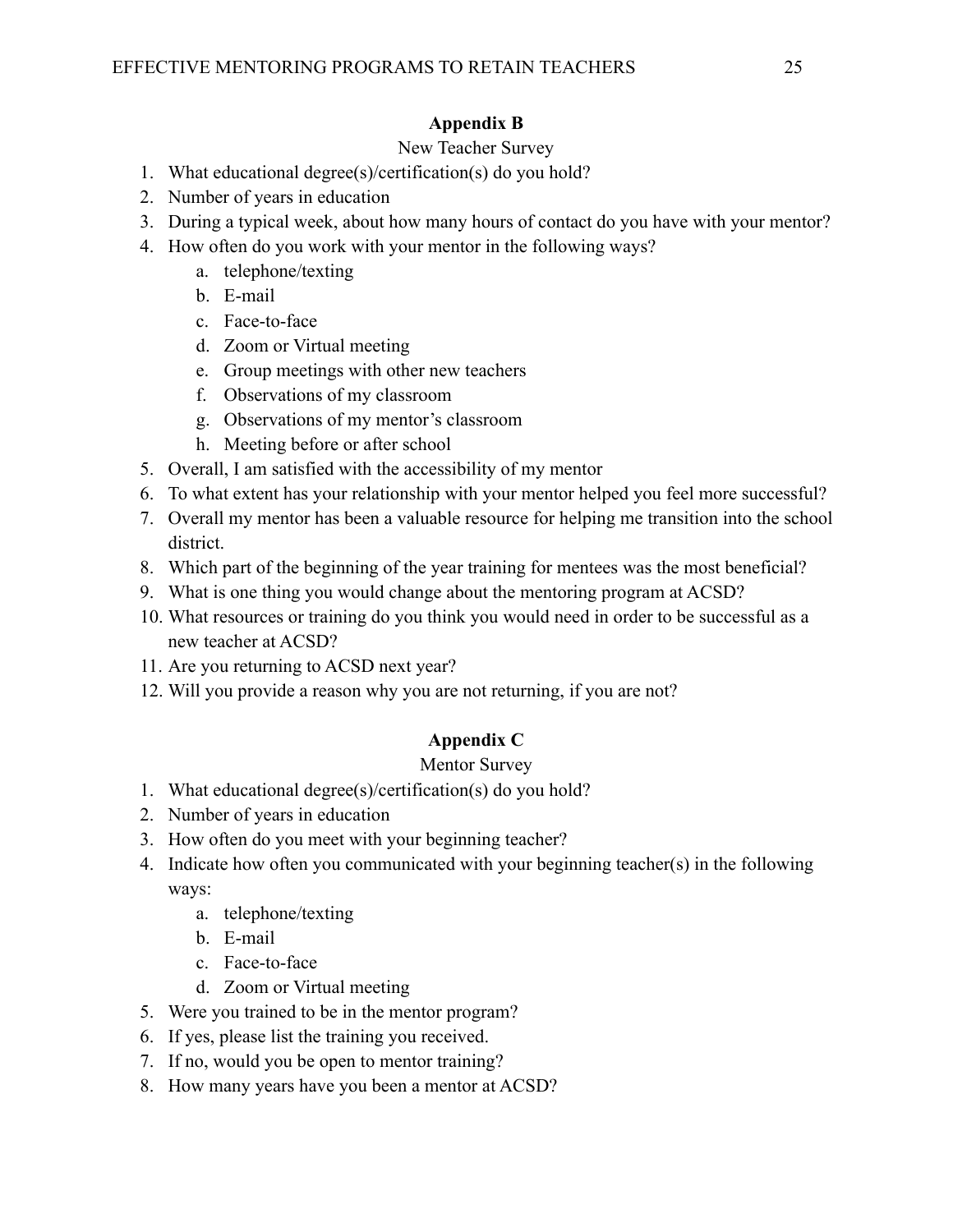- 9. How important have the following been in shaping your mentoring practice?
	- a. Experience as a teacher
	- b. University program
	- c. ACSD professional development
	- d. Mentor training
	- e. Support from colleagues
	- f. District support
	- g. Other professional learning
- 10. Do you participate in ongoing mentor professional learning?
- 11. Please rate your agreement with the following statements:
	- a. Overall, the mentoring program has assisted me in developing my mentoring skills.
	- b. I am clear about the expectations for my role.
	- c. My initial training was sufficient to get me started.
	- d. On-going training through mentor professional development has helped me be effective as my job as a mentor.
	- e. Networking with other mentors has been instrumental in helping be a more effective mentor.
- 12. How effective was the time you spent with your beginning teacher(s) enhancing their skills in the following areas?
	- a. Classroom observations utilizing observational feedback
	- b. Locating resources and materials
	- c. Lesson/Unit planning
	- d. Classroom observations
	- e. Co-teaching
	- f. Developing meaningful professional goals and student learning growth goals
	- g. Collection and analysis of student data
	- h. Working through challenging situations
	- i. Implementing activities to help students form relationships and manage behaviors
- 13. To what extent has your relationship with your mentee(s) helped them feel more successful as teachers?
- 14. Overall, to what degree do you think your mentorship had an impact on your beginning teachers' professional learning?
- 15. In the past 5 years, have you had a beginning teacher(s) who has decided not to stay in the field of education or has left the district?
- 16. To the best of your knowledge, what was the reason(s) why the teacher left the field of education or has left the district?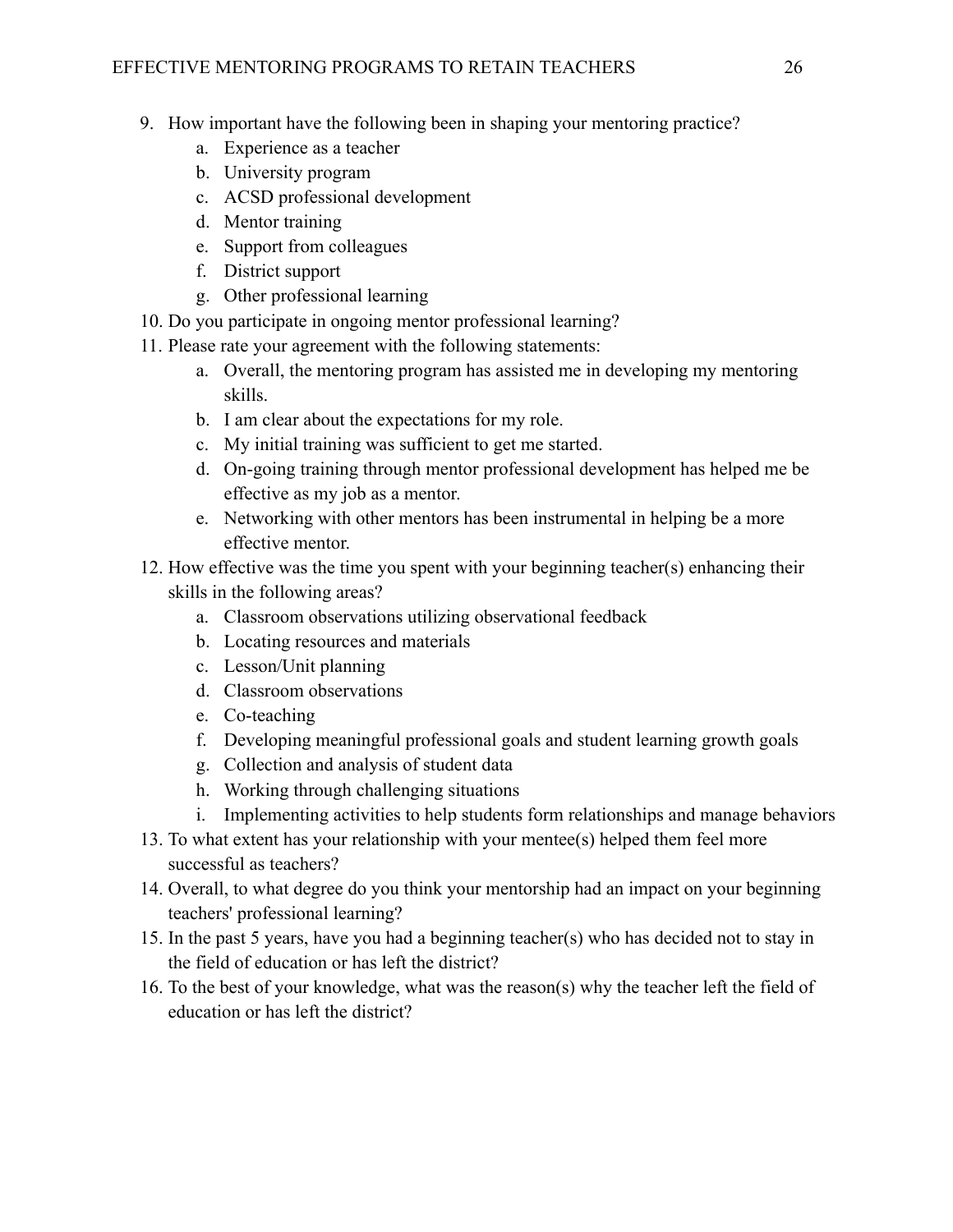| <b>Task</b>                              | People<br>Responsible                                                             | <b>Resources</b><br><b>Needed</b>                                                                                            | $500001$ $\mu$ hourseled the measure<br>How it will be<br>accomplished                                                                                                                                                                                    | Completi<br>on Date | <b>Evidence</b>                                                                                                                                                                                                             |
|------------------------------------------|-----------------------------------------------------------------------------------|------------------------------------------------------------------------------------------------------------------------------|-----------------------------------------------------------------------------------------------------------------------------------------------------------------------------------------------------------------------------------------------------------|---------------------|-----------------------------------------------------------------------------------------------------------------------------------------------------------------------------------------------------------------------------|
| <b>Hire</b><br>Quality<br><b>Mentors</b> | Principals and<br>Director of<br>Teaching and<br>Learning                         | Time for<br>interviews                                                                                                       | Principals and<br>Director will<br>conduct interviews<br>with specific<br>questions and<br>qualities in mind                                                                                                                                              | <b>July 2021</b>    | Mentors are<br>excited, willing<br>to be trained, and<br>principals have<br>evidence they are<br>leaders in<br>building.<br>Principals will<br>observe mentors<br>to share any<br>feedback with<br>them during the<br>year. |
| <b>Mentoring</b><br>Program              | Director of<br>Teaching and<br>Learning with<br>help from<br>Mentors              | Time<br>scheduled for<br>after school<br>meetings,<br>Standards<br>pacing,<br>supplemental<br>resource ideas<br>from mentors | There will be a<br>week-long new<br>teacher training<br>from August 16-20.<br>The first<br>Wednesday of each<br>month there will be<br>a 2 hour meeting<br>with mentors and<br>mentees.<br>There will be two<br>observation times<br>throughout the year. | <b>June 2022</b>    | New teachers to<br>the district will<br>report<br>satisfaction with<br>the mentoring<br>program and will<br>have a retention<br>rate of 91% or<br>higher.                                                                   |
| <b>Mentor</b><br>Training                | Cognitive<br>Coaching<br>through AEA<br>& Director of<br>Teaching and<br>Learning | Cognitive<br>Coaching<br>handbook,<br>supplemental<br>support                                                                | Mentors will have<br>taken Cognitive<br>Coaching in<br>July-August 2021<br>and then Cognitive<br>Coaching II<br>throughout the<br>school year.<br>Additional<br>coaching will be<br>provided by the<br>director.                                          | April 2022          | Mentors will<br>implement<br>Cognitive<br>Coaching<br>Training with<br>mentees                                                                                                                                              |

**Appendix D** Ames Community School District Mentoring Action Plan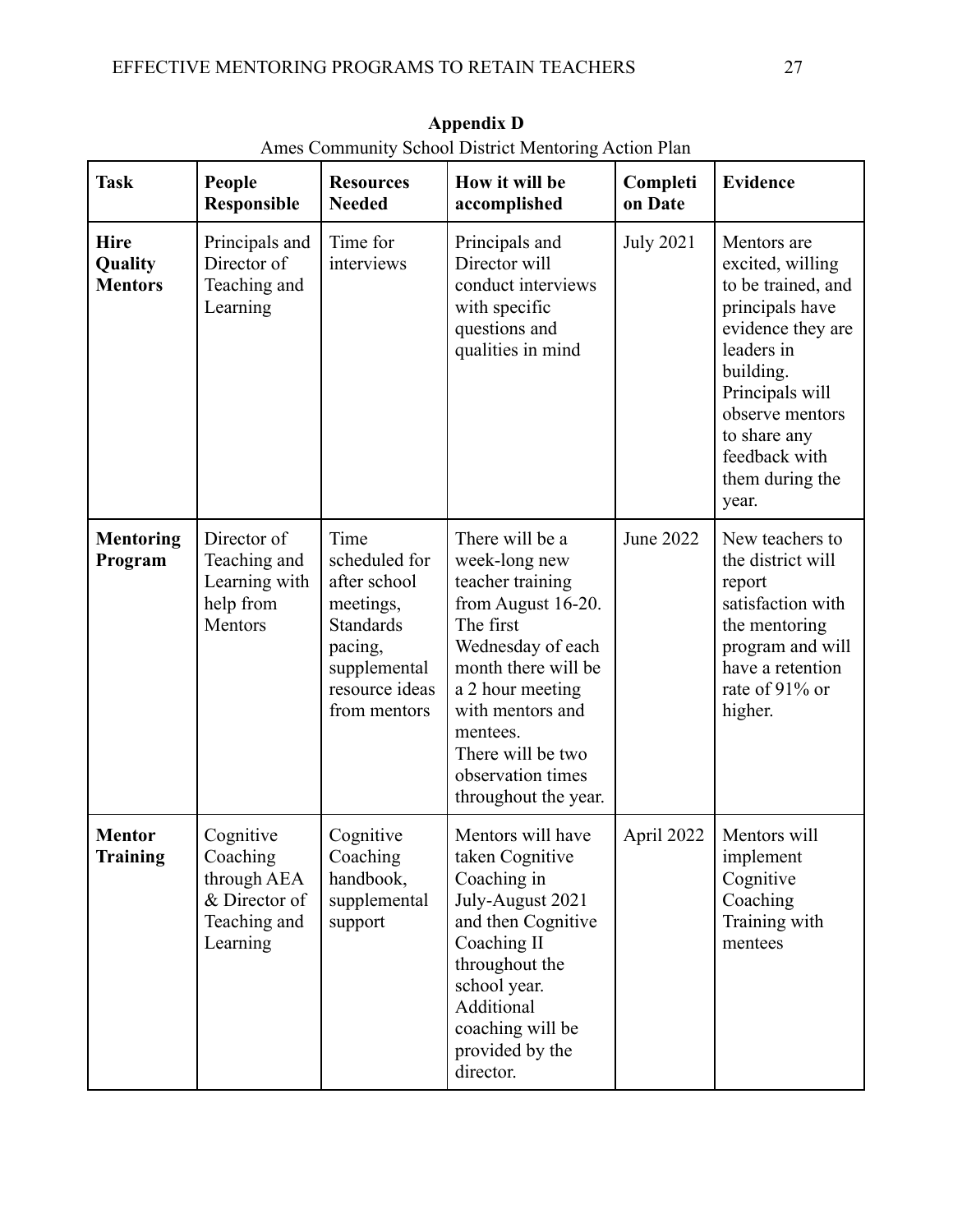| <b>All Teachers</b>                                        |         |         |             |         |                        |              |                 |
|------------------------------------------------------------|---------|---------|-------------|---------|------------------------|--------------|-----------------|
| Year                                                       | 2015-16 | 2016-17 | 2017-18     | 2018-19 | 2019-20                | $2020 - 21*$ | *As of 6/7/2021 |
| <b>Resignation</b>                                         | 19      | 16      | 17          | 20      | 31                     | 36           |                 |
| <b>Retirement</b>                                          |         | 13      | 11          | 13      | 9                      | 10           |                 |
| Total                                                      | 26/364  | 30/368  | 28/372      | 33/381  | 40/404                 | 46/399       |                 |
|                                                            | 7.14%   | 8.15%   | 7.53%       | 8.66%   | 9.90%                  | 11.53%       |                 |
|                                                            | 92.86%  | 91.85%  | 92.47%      | 91.34%  | 90.10%                 | 88.47%       |                 |
|                                                            |         |         |             |         |                        |              |                 |
| <b>First Year Teachers</b>                                 |         |         |             |         |                        |              |                 |
| Year                                                       |         | 2016-17 | 2017-18     | 2018-19 | 2019-20                | $2020 - 21*$ | *As of 6/7/2021 |
| <b>Retainment</b>                                          |         |         | $5/7$ 14/16 | 9/13    | *no data for this year | 11/11        |                 |
| Percent                                                    |         | 71.43%  | 87.50%      | 69.23%  |                        | 100%         |                 |
|                                                            |         |         |             |         |                        |              |                 |
| *data was presented by Krsitin Johnson, head of HR at ACSD |         |         |             |         |                        |              |                 |

### **Appendix E** ACSD Human Resource Data

### **Appendix F** Mentee Survey

| <b>Mentee Survey</b> | What educational<br>degree(s)<br>/certification(s)<br>do you hold? | Number of<br>years in<br>education | During a<br>typical week,<br>about how<br>many hours of<br>contact do you<br>have with your<br>mentor? | How often do<br>you work with<br>vour mentor in<br>the following<br>ways?<br>[Individual<br>face to face or<br>Zoom<br>meetings | How often do you<br>work with your<br>mentor in the<br>following ways?<br>[Group meetings with<br>other new teachers] | How often do<br>you work<br>with your<br>mentor in the<br>following<br>ways?<br><b>[Observation</b><br>s of my<br>classroom] | How often do<br>you work with<br>your mentor in<br>the following<br>ways?<br>[Observation of<br>my mentor's<br>classroom] |
|----------------------|--------------------------------------------------------------------|------------------------------------|--------------------------------------------------------------------------------------------------------|---------------------------------------------------------------------------------------------------------------------------------|-----------------------------------------------------------------------------------------------------------------------|------------------------------------------------------------------------------------------------------------------------------|---------------------------------------------------------------------------------------------------------------------------|
|                      | 6 BA/BS                                                            | $4(1-2 \text{ years})$             | 2 (No regular<br>contact)                                                                              | 3 (Seldom or<br>Never)                                                                                                          | 4 (Seldom or Never)                                                                                                   | 3 (Seldom or<br>Never)                                                                                                       | 4 (Seldom or<br>Never)                                                                                                    |
|                      | 1 MA/MS                                                            | $1(3-4 \text{ years})$             | 4 (One hour or $1(1-2)$ times a<br>less)                                                               | year)                                                                                                                           | 2 (Monthly)                                                                                                           | $3(1-2 \times$<br>a year)                                                                                                    | $3(1-2 \times a)$<br>year)                                                                                                |
|                      | 7 total<br>participants                                            | $2(5-6 \text{ years})$             | 1 (3 or more<br>hours)                                                                                 | 2 (Monthly)                                                                                                                     | $1(1-2 \times z)$ a year)                                                                                             | $1(3-4 \times$<br>weekly)                                                                                                    |                                                                                                                           |
|                      |                                                                    |                                    |                                                                                                        | 1 (5 or More<br><b>Times</b><br>Weekly)                                                                                         |                                                                                                                       |                                                                                                                              |                                                                                                                           |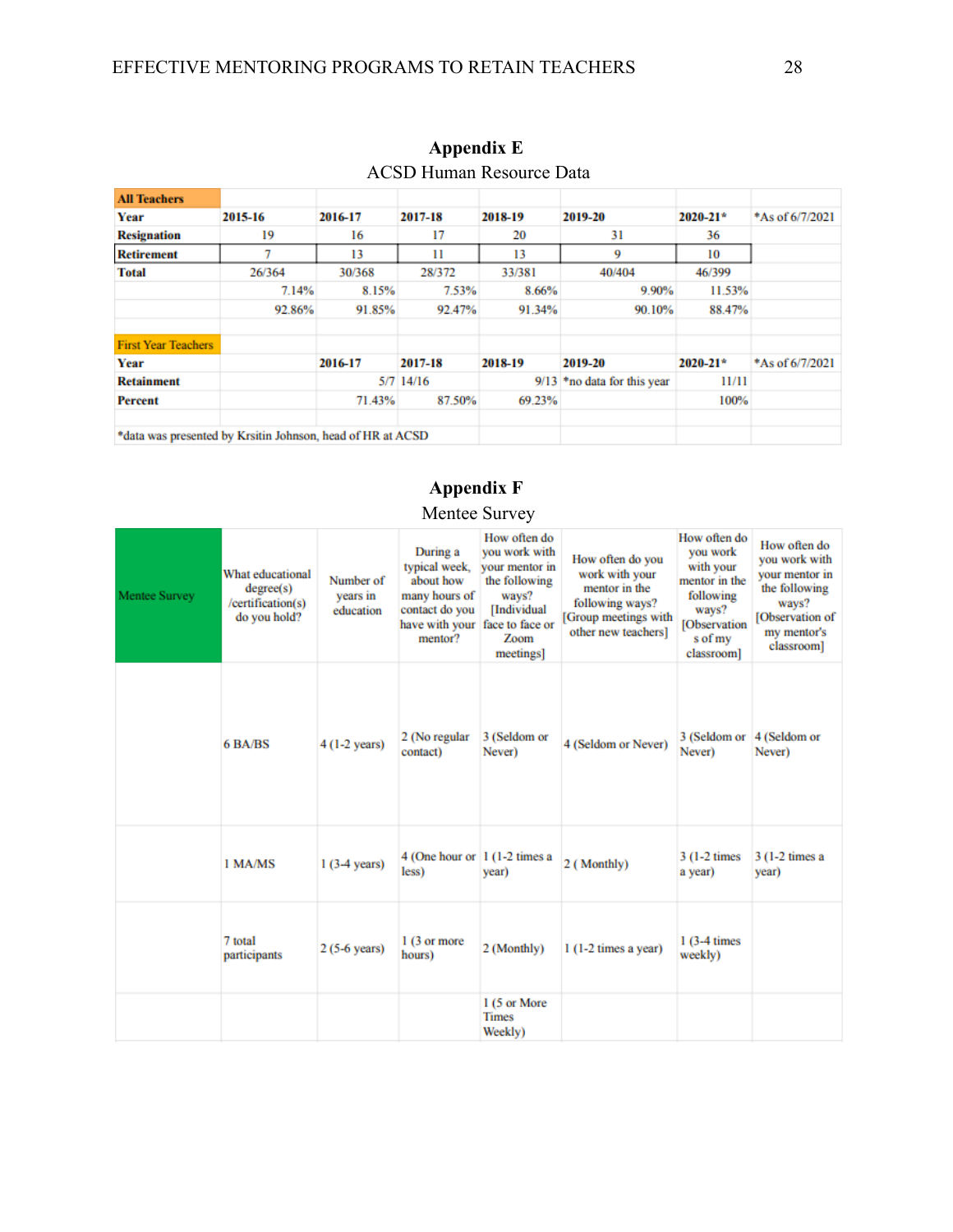### EFFECTIVE MENTORING PROGRAMS TO RETAIN TEACHERS 29

| How often do<br>you work with<br>your mentor in<br>the following<br>ways?<br>[Meeting]<br>before or after<br>school hours] | How often do<br>you work with<br>your mentor in<br>the following<br>ways?<br>[Telephone/Te<br>xting] | How often do<br>you work with<br>vour mentor in<br>the following<br>ways? $[E -$<br>mail] | Overall, I am<br>satisfied with<br>the<br>accessibility of mentor helped<br>my mentor | To what extent<br>has your<br>relationship<br>with your<br>vou feel more<br>successful? | Overall my<br>mentor has<br>been a<br>valuable<br>resource for<br>helping me<br>transition into<br>the school<br>district. | Which part of<br>the beginning<br>of the year<br>training for<br>mentees was<br>the most<br>beneficial?                                           | What is one<br>thing that you<br>would change<br>about the<br>mentoring<br>program at<br>ACSD? | What<br>resources or<br>training do<br>you think you<br>would need in<br>order to be<br>successful as a<br>new teacher at<br>ACSD? | Are you<br>returning to<br><b>ACSD</b> next<br>vear? |
|----------------------------------------------------------------------------------------------------------------------------|------------------------------------------------------------------------------------------------------|-------------------------------------------------------------------------------------------|---------------------------------------------------------------------------------------|-----------------------------------------------------------------------------------------|----------------------------------------------------------------------------------------------------------------------------|---------------------------------------------------------------------------------------------------------------------------------------------------|------------------------------------------------------------------------------------------------|------------------------------------------------------------------------------------------------------------------------------------|------------------------------------------------------|
| 3 (Seldom or<br>Never)                                                                                                     | 2 (Seldom or<br>Never)                                                                               | 3 (Seldom or<br>Never)                                                                    | 1 Strongly<br><b>Disagree</b>                                                         | 4 Somewhat                                                                              | 4 Neutral                                                                                                                  | L<br>Understanding<br>the different<br>communities<br>within the<br>district *bus<br>tour, and<br>asking<br>questions<br>about the<br>district(3) | 1. More<br>guidance on<br>how to<br>complete<br>portfolio                                      | 1. Clearly<br>stated<br>expecations<br>for new year<br>teachers $(4)$                                                              | $7/7$ yes                                            |
| $2(1-2 \times a)$<br>year)                                                                                                 | 1 (Monthly)                                                                                          | 2 (Monthly)                                                                               | 1 Disagree                                                                            | 1 Ouite a bit                                                                           | 1 Agree                                                                                                                    | 2. (3) Helping<br>set up<br>classrooms in<br>a thoughtful<br>way                                                                                  | 2. More<br>structured<br>support and<br>help with<br>curriculum (3)                            | 2. PBIS and<br>behavior<br>expectations                                                                                            |                                                      |
| 2 (Monthly)                                                                                                                | $2(1-2 \times a)$<br>weekly)                                                                         | $1(1-2 \times a)$<br>weekly)                                                              | 3 Neutral                                                                             | 1 A great deal                                                                          | 1 Strongly<br>Agree                                                                                                        | 3. Setting up<br>portfolio                                                                                                                        | 3. Meet more<br>regularly with<br>mentor with<br>regular<br>classroom<br>observations          | $3.$ ALL<br>curriculums<br>that are used at<br>ACSD(3)                                                                             |                                                      |
|                                                                                                                            | $2(3-4 \times 1)$<br>weekly)                                                                         | $1(3-4 \times s)$<br>weekly)                                                              | 2 Agree                                                                               |                                                                                         |                                                                                                                            |                                                                                                                                                   |                                                                                                |                                                                                                                                    |                                                      |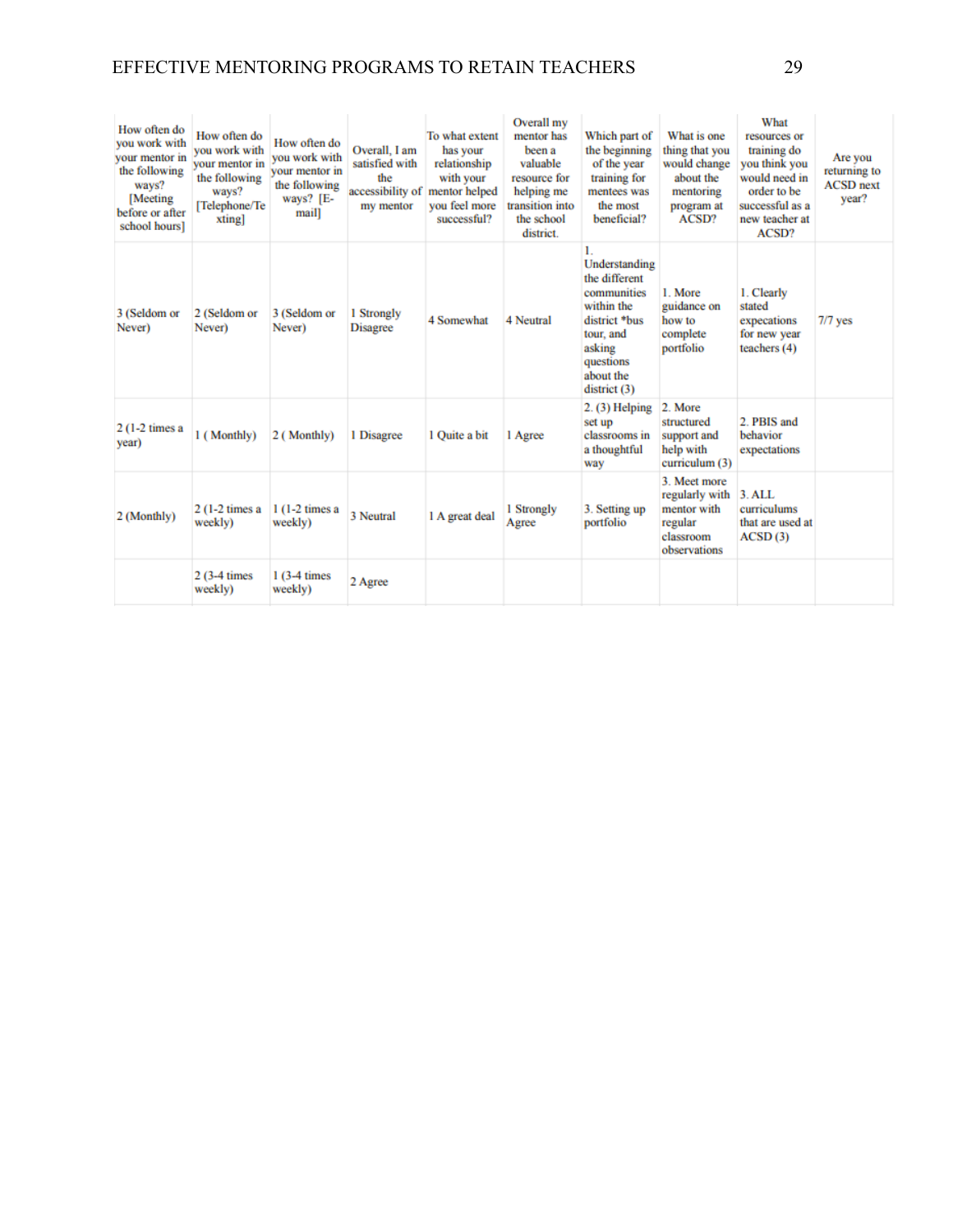| Mentor Survey | What educational<br>degree(s)<br>/certification(s)<br>do you hold? | Number of<br>vears in<br>education | How often do<br>you meet with<br><b>VOUT</b><br>beginning<br>teacher? | Indicate how<br>often you<br>with your<br>beginning<br>teacher(s) in<br>the following<br>ways:<br>[Telephone/Te<br>xting] | communicated Indicate how often<br>vou communicated<br>with your beginning<br>teacher(s) in the<br>following ways: [E-<br>mail] | <b>Indicate</b> how<br>often you<br>communicate<br>d with your<br>beginning<br>$teacher(s)$ in<br>the following<br>ways: [Face<br>to face] | <b>Indicate</b> how<br>often you<br>communicated<br>with your<br>beginning<br>teacher(s) in the<br>following ways:<br>[Zoom or<br>Virtual<br>Meeting] |
|---------------|--------------------------------------------------------------------|------------------------------------|-----------------------------------------------------------------------|---------------------------------------------------------------------------------------------------------------------------|---------------------------------------------------------------------------------------------------------------------------------|--------------------------------------------------------------------------------------------------------------------------------------------|-------------------------------------------------------------------------------------------------------------------------------------------------------|
|               | 4(BA/BS)                                                           | $2(5-8 \text{ years})$             | 2 (Every two<br>weeks)                                                | 1 (Never)                                                                                                                 | 1 (Never)                                                                                                                       | 5 (Weekly)                                                                                                                                 | 5 (Never)                                                                                                                                             |
|               | 5 (MA/MS)                                                          | $1(9-12 \text{ years})$ 3 (Weekly) |                                                                       | 2 (Every two<br>weeks)                                                                                                    | 1 (Monthly)                                                                                                                     | 4 (Daily)                                                                                                                                  | 3 (Monthly)                                                                                                                                           |
|               |                                                                    | $3(13-16)$<br>years)               | 4 (More than<br>once a week)                                          | 4 (Weekly)                                                                                                                | 3 (Every two weeks)                                                                                                             |                                                                                                                                            | 1 (Weekly)                                                                                                                                            |
|               |                                                                    | 3 (More than<br>16 years)          |                                                                       | 2 (Daily)                                                                                                                 | 3 (Weekly)                                                                                                                      |                                                                                                                                            |                                                                                                                                                       |
|               |                                                                    |                                    |                                                                       |                                                                                                                           | 1 (Daily)                                                                                                                       |                                                                                                                                            |                                                                                                                                                       |

### **Appendix G** Mentor Survey Results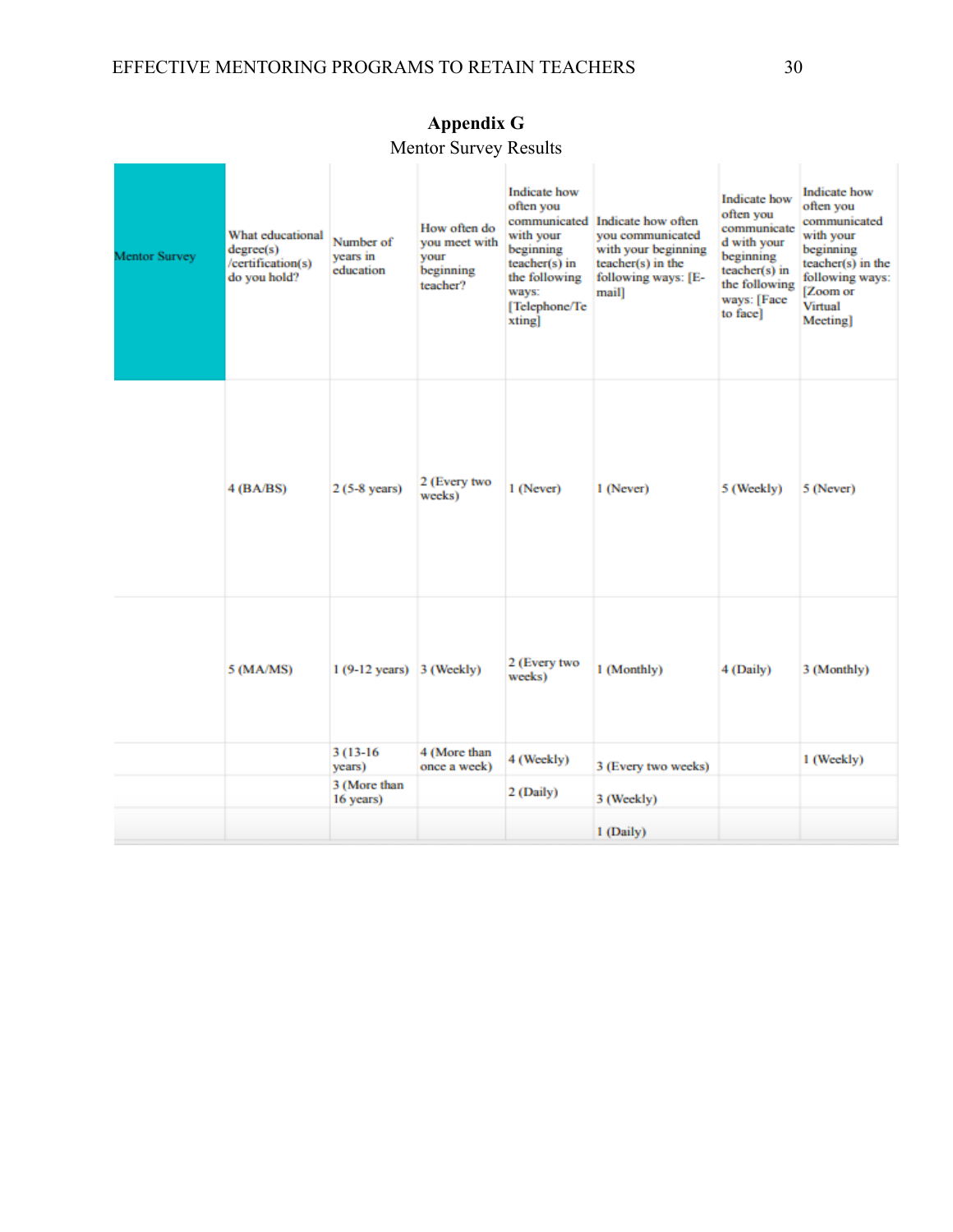### EFFECTIVE MENTORING PROGRAMS TO RETAIN TEACHERS 31

| Were you<br>trained to be in list the<br>the mentor<br>program? | If yes, please<br>training that<br>you received | If no, would<br>you be open to<br>mentor<br>training? | How many<br>years have you<br>been a mentor<br>for ACSD? | How<br>important have important have<br>the following<br>been in<br>shaping your<br>mentoring<br>practice?<br><b>Experience</b> as<br>a teacher] | How<br>the following<br>been in<br>shaping your<br>mentoring<br>practice?<br><b>[University</b><br>program] | <b>How</b><br>important have<br>the following<br>been in<br>shaping your<br>mentoring<br>practice?<br><b>[ACSD</b><br>Professional<br>Learning] | How<br>important have How<br>the following<br>been in<br>shaping your<br>mentoring<br>practice?<br>[Mentor<br>Training<br>(Cognitive<br>Coaching)] | important have<br>the following<br>been in<br>shaping your<br>mentoring<br>practice?<br>[Support from<br>colleagues] | How<br>important have<br>the following<br>been in<br>shaping your<br>mentoring<br>practice?<br><b>District</b><br>Support] |
|-----------------------------------------------------------------|-------------------------------------------------|-------------------------------------------------------|----------------------------------------------------------|--------------------------------------------------------------------------------------------------------------------------------------------------|-------------------------------------------------------------------------------------------------------------|-------------------------------------------------------------------------------------------------------------------------------------------------|----------------------------------------------------------------------------------------------------------------------------------------------------|----------------------------------------------------------------------------------------------------------------------|----------------------------------------------------------------------------------------------------------------------------|
| R/Q                                                             | Cognitive<br>Coaching 8/9                       | 1 Yes                                                 | $6(1-2 \text{ years})$                                   | 8 (Most<br>Important)                                                                                                                            | 1 (Does not<br>apply)                                                                                       | 1 (Not at all)                                                                                                                                  | 1 (Does not<br>apply)                                                                                                                              | 2 (Important)                                                                                                        | 1 (Does not<br>apply)                                                                                                      |
|                                                                 |                                                 |                                                       | $1(3-4 \text{ years})$                                   | 1 (Important)                                                                                                                                    | 2 (Not at all)                                                                                              | 3 (Somewhat<br>Important)                                                                                                                       | 1 (Somewhat<br>Important)                                                                                                                          | 7 (Most<br>Important)                                                                                                | 2 (Somewhat<br>Important)                                                                                                  |
|                                                                 |                                                 |                                                       | $1(5-6 \text{ years})$                                   |                                                                                                                                                  | 5 (Somewhat<br>Important)                                                                                   | 3 (Important)                                                                                                                                   | 3 (Important)                                                                                                                                      |                                                                                                                      | 3 (Important)                                                                                                              |
|                                                                 |                                                 |                                                       | 1 (more than 6)<br>years)                                |                                                                                                                                                  | 1 (Important)                                                                                               | 2 (Most<br>Important)                                                                                                                           | 4 (Most<br>Important)                                                                                                                              |                                                                                                                      | 3 (Most<br>Important)                                                                                                      |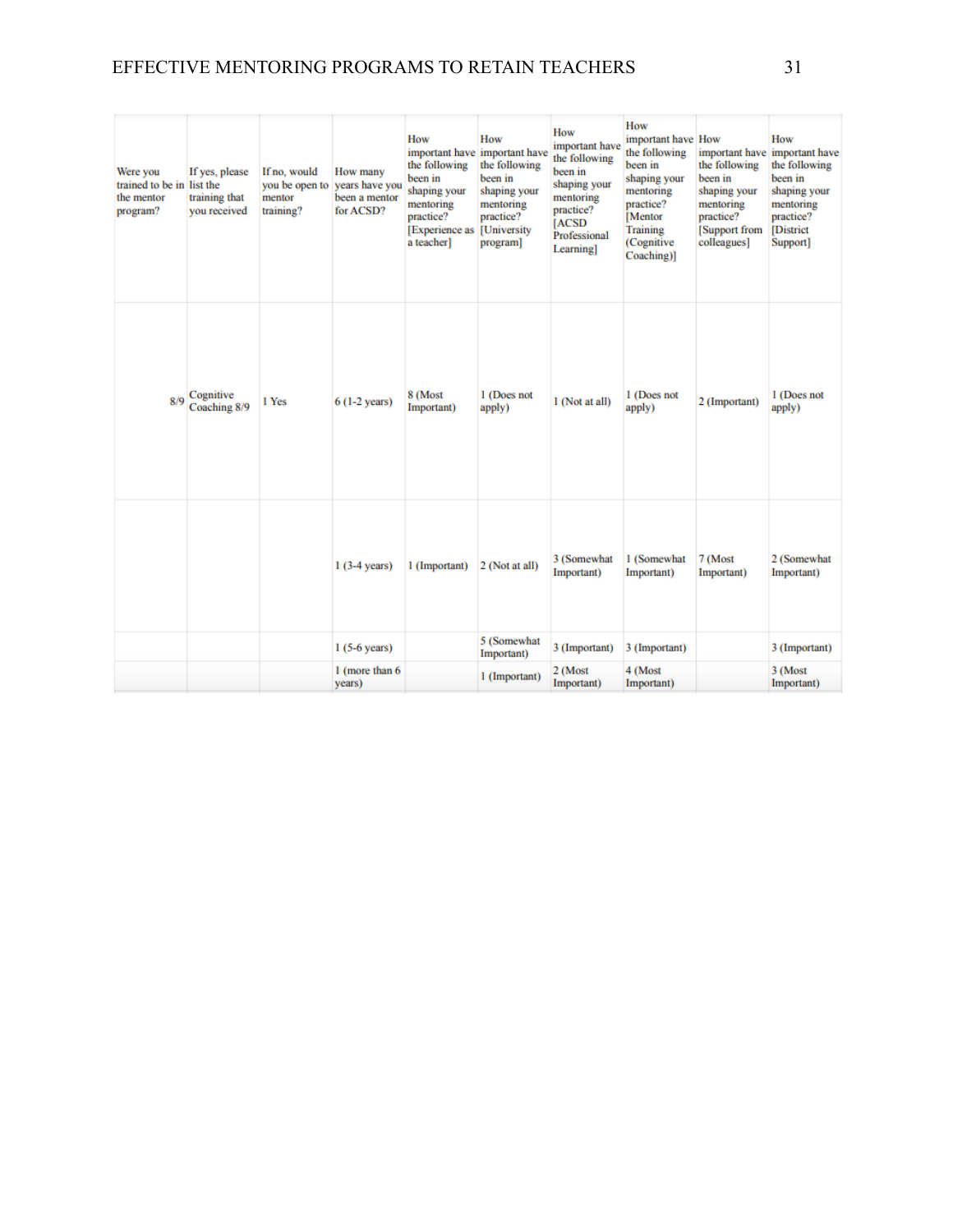| How<br>important have<br>the following<br>been in<br>shaping your<br>mentoring<br>practice?<br>[Other<br>professional<br>learning] | Do you<br>participate in<br>ongoing<br>mentor<br>professional<br>learning? | Please rate<br><b>VOUT</b><br>agreement<br>with the<br>following<br>statements:<br>[Overall, the<br>mentoring<br>program has<br>assisted me in<br>developing my<br>mentoring<br>skills.] | Please rate<br>vour<br>agreement<br>with the<br>following<br>statements: [I<br>am clear about<br>the<br>expectations<br>for my role. ] | Please rate<br>vour<br>agreement<br>with the<br>following<br>statements:<br>[My initial]<br>training was<br>sufficient to<br>get me<br>started.] | Please rate<br>vour<br>agreement<br>with the<br>following<br>statements:<br>[On-going]<br>training<br>through<br>mentor<br>professional<br>development<br>has helped me<br>be effective as<br>my job as a<br>mentor.] | Please rate<br>vour<br>agreement<br>with the<br>following<br>statements:<br>Networking<br>with other<br>mentors has<br>been<br>instrumental in<br>helping be a<br>more effective<br>mentor.] | How effective<br>was the time<br>you spent with<br><b>VOUT</b><br>beginning<br>teacher(s)<br>enhancing<br>their skills in<br>the following<br>areas?<br><b>[Classroom</b><br>observations<br>utilizing<br>observational<br>feedback] | How effective<br>was the time<br>you spent with<br>vour<br>beginning<br>teacher(s)<br>enhancing<br>their skills in<br>the following<br>areas?<br>[Locating]<br>resources and<br>materials] |
|------------------------------------------------------------------------------------------------------------------------------------|----------------------------------------------------------------------------|------------------------------------------------------------------------------------------------------------------------------------------------------------------------------------------|----------------------------------------------------------------------------------------------------------------------------------------|--------------------------------------------------------------------------------------------------------------------------------------------------|-----------------------------------------------------------------------------------------------------------------------------------------------------------------------------------------------------------------------|----------------------------------------------------------------------------------------------------------------------------------------------------------------------------------------------|--------------------------------------------------------------------------------------------------------------------------------------------------------------------------------------------------------------------------------------|--------------------------------------------------------------------------------------------------------------------------------------------------------------------------------------------|
| 1 (Does not<br>apply)                                                                                                              | $5/7$ Yes                                                                  | 1 (Does not<br>apply)                                                                                                                                                                    | 4 (Disagree)                                                                                                                           | 1 (Does not<br>apply)                                                                                                                            | 1 (Does not<br>apply)                                                                                                                                                                                                 | 5 (Agree)                                                                                                                                                                                    | 1 (Does not<br>apply)                                                                                                                                                                                                                | 1 (Does not<br>apply)                                                                                                                                                                      |
| 2 (Somewhat<br>Important)                                                                                                          |                                                                            | 1 (Strongly<br>Disagree)                                                                                                                                                                 | 4 (Agree)                                                                                                                              | 2 (Disagree)                                                                                                                                     | 1 (Strongly<br>Disagree)                                                                                                                                                                                              | 4 (Strongly<br>Agree)                                                                                                                                                                        | 8 (Effective)                                                                                                                                                                                                                        | 3 (Somewhat<br>effective)                                                                                                                                                                  |
| 5 (Important)                                                                                                                      |                                                                            | 6(A <sub>grce</sub> )                                                                                                                                                                    | 1 (Strongly<br>Agree)                                                                                                                  | 5 (Agree)                                                                                                                                        | 2 (Disagree)                                                                                                                                                                                                          |                                                                                                                                                                                              |                                                                                                                                                                                                                                      | 5 (Effective)                                                                                                                                                                              |
| 1 (Most<br>Important)                                                                                                              |                                                                            | 1 (Strongly<br>Agree)                                                                                                                                                                    |                                                                                                                                        | 1 (Strongly<br>Agree)                                                                                                                            | 4 (Agree)                                                                                                                                                                                                             |                                                                                                                                                                                              |                                                                                                                                                                                                                                      |                                                                                                                                                                                            |
|                                                                                                                                    |                                                                            |                                                                                                                                                                                          |                                                                                                                                        |                                                                                                                                                  | 1 (Strongly<br>Agree)                                                                                                                                                                                                 |                                                                                                                                                                                              |                                                                                                                                                                                                                                      |                                                                                                                                                                                            |